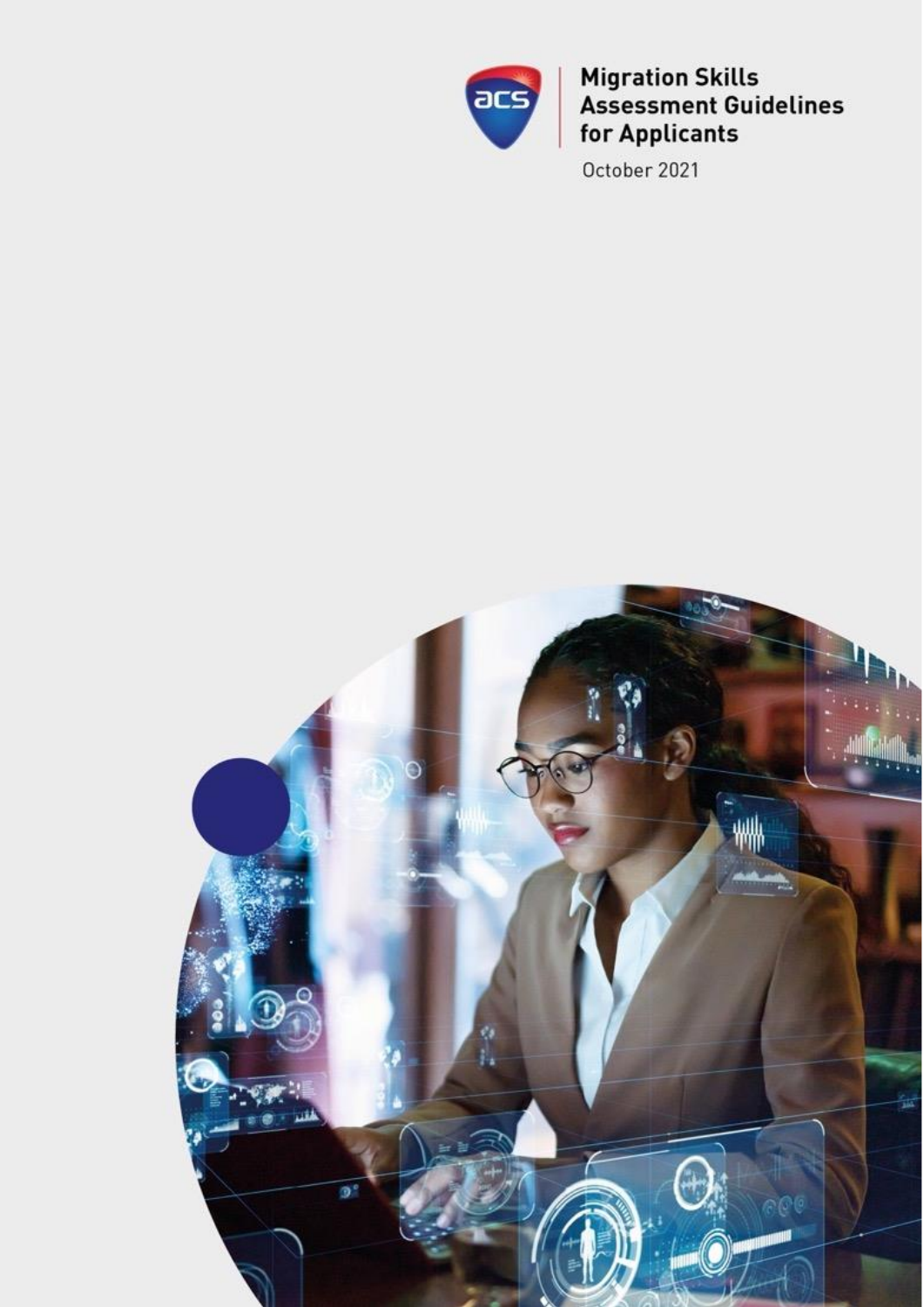

## **TABLE OF CONTENTS**

|    | <b>Contents</b> |  |  |
|----|-----------------|--|--|
| 1. |                 |  |  |
|    |                 |  |  |
|    |                 |  |  |
|    |                 |  |  |
|    |                 |  |  |
|    |                 |  |  |
|    |                 |  |  |
|    |                 |  |  |
|    |                 |  |  |
|    |                 |  |  |
|    |                 |  |  |
|    |                 |  |  |
|    |                 |  |  |
| 3. |                 |  |  |
|    |                 |  |  |
|    |                 |  |  |
|    |                 |  |  |
|    |                 |  |  |
| 4. |                 |  |  |
|    |                 |  |  |
|    |                 |  |  |
| 5. |                 |  |  |
| 6. |                 |  |  |
|    |                 |  |  |
|    |                 |  |  |
| 7. |                 |  |  |
| 8. |                 |  |  |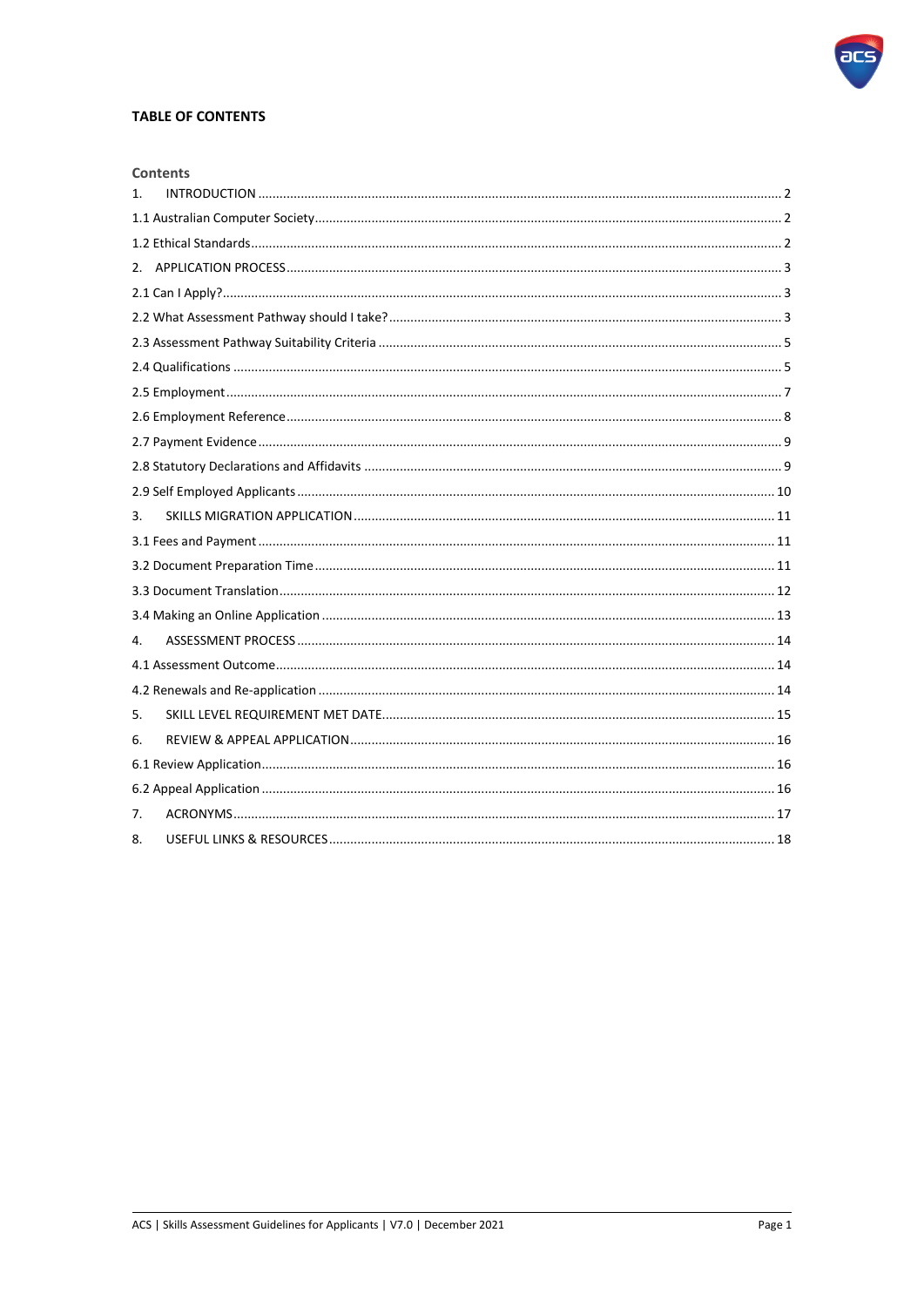

### <span id="page-2-0"></span>**1. INTRODUCTION**

### <span id="page-2-1"></span>**1.1 Australian Computer Society**

The Australian Computer Society (ACS) is the professional association and peak body representing Australia's technology sector.

Designated by the Minister for Department of Home Affairs (DOHA ) in accordance with Regulation 2.26B (1) and (2) of the Migration Regulations 1994 (Commonwealth Regulations) (the Regulations) ACS determines at is sole discretion, the standards against which the skills of a person are assessed as being suitable for their nominated occupation and ACS is honoured to play such a pivotal role in the growth and enhancement of technology talent in Australia. The list of ICT skills occupations that ACS assesses can be found in the [List of](https://immi.homeaffairs.gov.au/visas/working-in-australia/skill-occupation-list)  [Eligible Skilled Occupations.](https://immi.homeaffairs.gov.au/visas/working-in-australia/skill-occupation-list)

The following guidelines are designed to assist applicants successfully navigate their skilled migration application. Please note that ACS provides details on the eligibility requirements in applying for a skills assessment under the Migration Skills Assessment program but do not provide specific information on migration or visa requirements. For any enquiries relating to visa and migration requirements, applicants should visit the [Department of Home](http://www.border.gov.au/) Affairs.

### <span id="page-2-2"></span>**1.2 Ethical Standards**

Australian ICT professionals are expected to meet ethical standards as set out in the [ACS Code of Ethics](https://www.acs.org.au/content/dam/acs/acs-documents/Code-of-Ethics.pdf) and [ACS Code of Professional Conduct.](https://www.acs.org.au/content/dam/acs/rules-and-regulations/Code-of-Professional-Conduct_v2.1.pdf) Breaches such as document fraud, plagiarism or misrepresentation of skills or knowledge are grounds for termination of an application. In such circumstances the outcome will be recorded as unsuitable, a ban on reapplying may be imposed and the application fee will not be refunded.

The ACS may use various means to verify or validate applicants' claims and documents and will only proceed with an assessment once credibility of applicant claims are established. ACS also has in place processes for identifying and managing identity and document fraud as per the requirements set out by Department of Education, Skills and Employment.

Should there be any conclusive evidence of a misrepresentation or fraud by the applicant, even after the result letter has been issued by ACS to the applicant, the ACS reserves the right to repeal the result letter and officially report the matter to DOHA for further action. Information submitted by an applicant to the ACS may be shared with Australian Government authorities for the purposes of maintaining standards and integrity of the skills assessment and migration processes.

Please use the skills assessment email to contact the skills assessment tea[m assessment@acs.org.au.](mailto:assessment@acs.org.au)

To learn more about how [ACS](https://www.acs.org.au/privacy-policy.html) intend to use and protect your personal information, please refer to the ACS [Privacy.](https://www.acs.org.au/privacy-policy.html)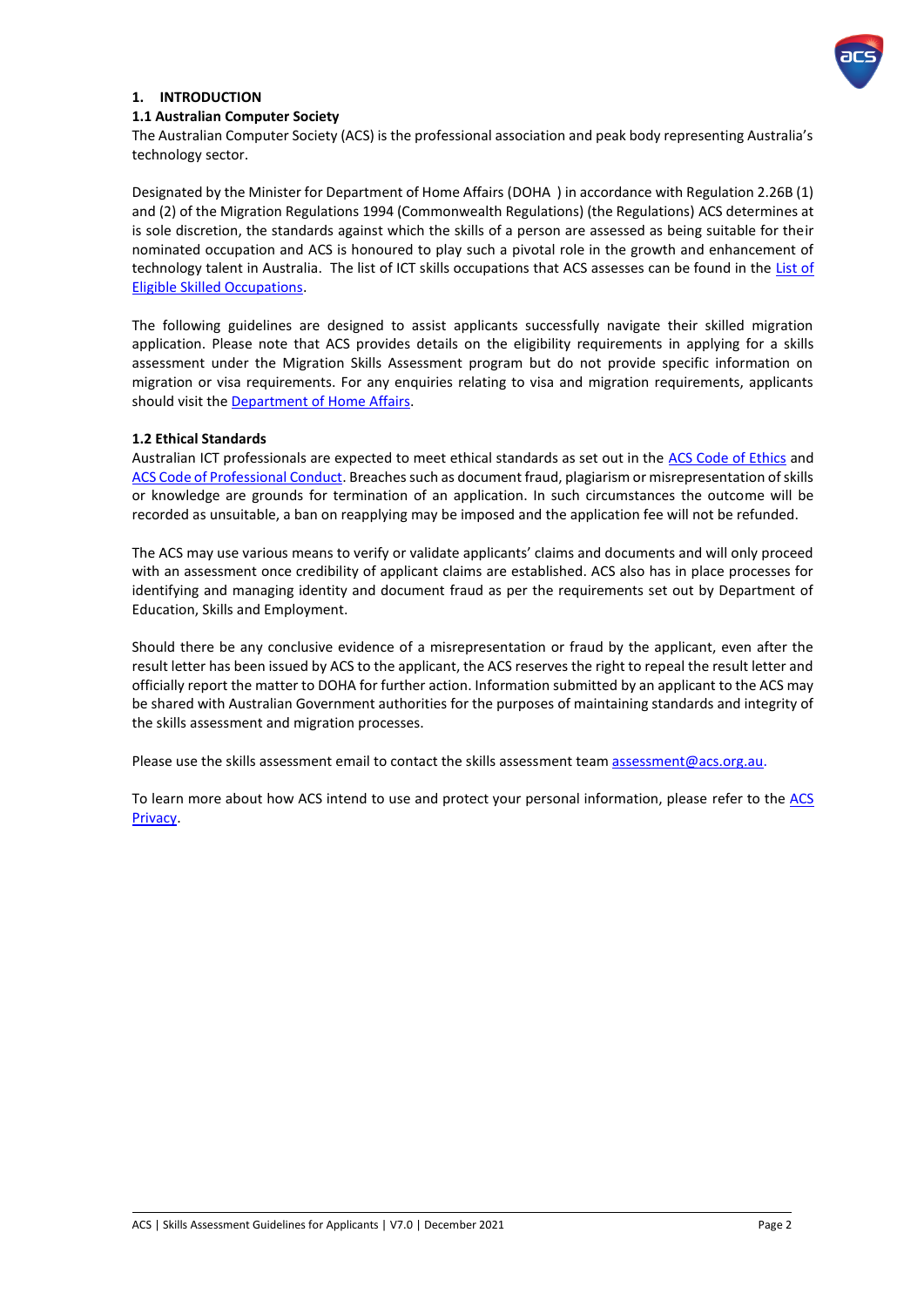

### <span id="page-3-0"></span>**2. APPLICATION PROCESS**

### <span id="page-3-1"></span>**2.1 Can I Apply?**

ACS accepts applicants that can demonstrate qualifications & experience within a broad definition of ICT - a profession trusted by society for conceiving, designing, implementing, maintaining, managing and disposing of ICT infrastructure, products, processes and services within broad professional context. All applicants will need to provide evidence of their educational qualification and employment, along with evidence of their identity as part of the application.

### <span id="page-3-2"></span>**2.2 What Assessment Pathway should I take?**

The following application options are available for migration purposes:

- **1. Temporary Graduate (TG)** only applicable for Australian Bachelor degree holders or higher
- **2. Post Australian Study (PAS)** only applicable for Australian Bachelor degree holders or higher
- **3. General Skills Assessment (Skills)**
- **4. Recognition of Prior Learning (RPL)**

### **Pathway 1 - Temporary Graduate (TG)**

The Temporary Graduate pathway is for graduates that have completed an Australian Bachelor degree or higher. This is a qualification only skills assessment and can only be used to apply for a subclass 485 visa**.**  *Please refer to th[e Department of Home](http://www.border.gov.au/) Affairs for specific 485 visa information.* 

- Only nominated occupations which appear on the subclass 485 Medium and Long-term Strategic [Skills List \(MLTSSL\)](https://www.border.gov.au/Trav/Work/Work/Skills-assessment-and-assessing-authorities/skilled-occupations-lists) are applicable to a Temporary Graduate pathway.
- You will be required to have completed an **Australian** bachelor's degree or higher at an educational institution in Australia with a major in ICT which is closely related to the nominated occupation [\(ANZSCO\)](http://www.acs.org.au/msa/anzsco-code-information.html) to meet the suitability criteria.

### **PLEASE NOTE:**

You must satisfy th[e Australian Study Requirement \(ASR\)](https://immi.homeaffairs.gov.au/visas/getting-a-visa/visa-listing/temporary-graduate-485/australian-study-requirement) for visa purposes. ACS does not assess whether you meet the ASR requirement. This will be determined by the Department of Home Affairs (DOHA).

### **Pathway 2 - Post Australian Study (PAS)**

The Post Australian Study pathway is for graduates that have completed an Australian Bachelor degree or higher and would like a skill assessment for migration purposes in general. Relevant ICT employment or completion of an ACS Professional Year program is required.

*Please refer to th[e Department of Home Affairs](http://www.border.gov.au/) for visa information.* 

- You will require an **Australian** Bachelor's degree or higher with a major in ICT which is closely related to the nominated occupation (ANZSCO) plus **one** of the following requirements for a suitable skills assessment:
	- o 1 year of relevant work experience completed **after** the completion date of the relevant **Australian** degree, **or**
	- o Completion of an ACS Professional Year Program.

### **PLEASE NOTE:**

You must satisfy the Australian Study Requirement (ASR) for visa purposes. ACS does not assess whether you meet the ASR requirement. This will be determined by the Department of Home Affairs (DoHA).

### **Post Australian Study Notes:**

- completion date of the relevant Australian degree will be eligible for points under the skilled General skills assessment is suitable for applications with tertiary ICT employment. The intertiary ICT employment is suitable for a part of the intertions and ICT employment. In the intertions and ICT employment is a part • The skill level requirement date for the Post Australian Study pathway will be noted as the completion date of the relevant Australian degree. Suitable employment completed **after** the
	- Relevant work experience can be overseas experience or experience in Australia for the Post Australian Study pathway but must be completed **after** the relevant Australian degree.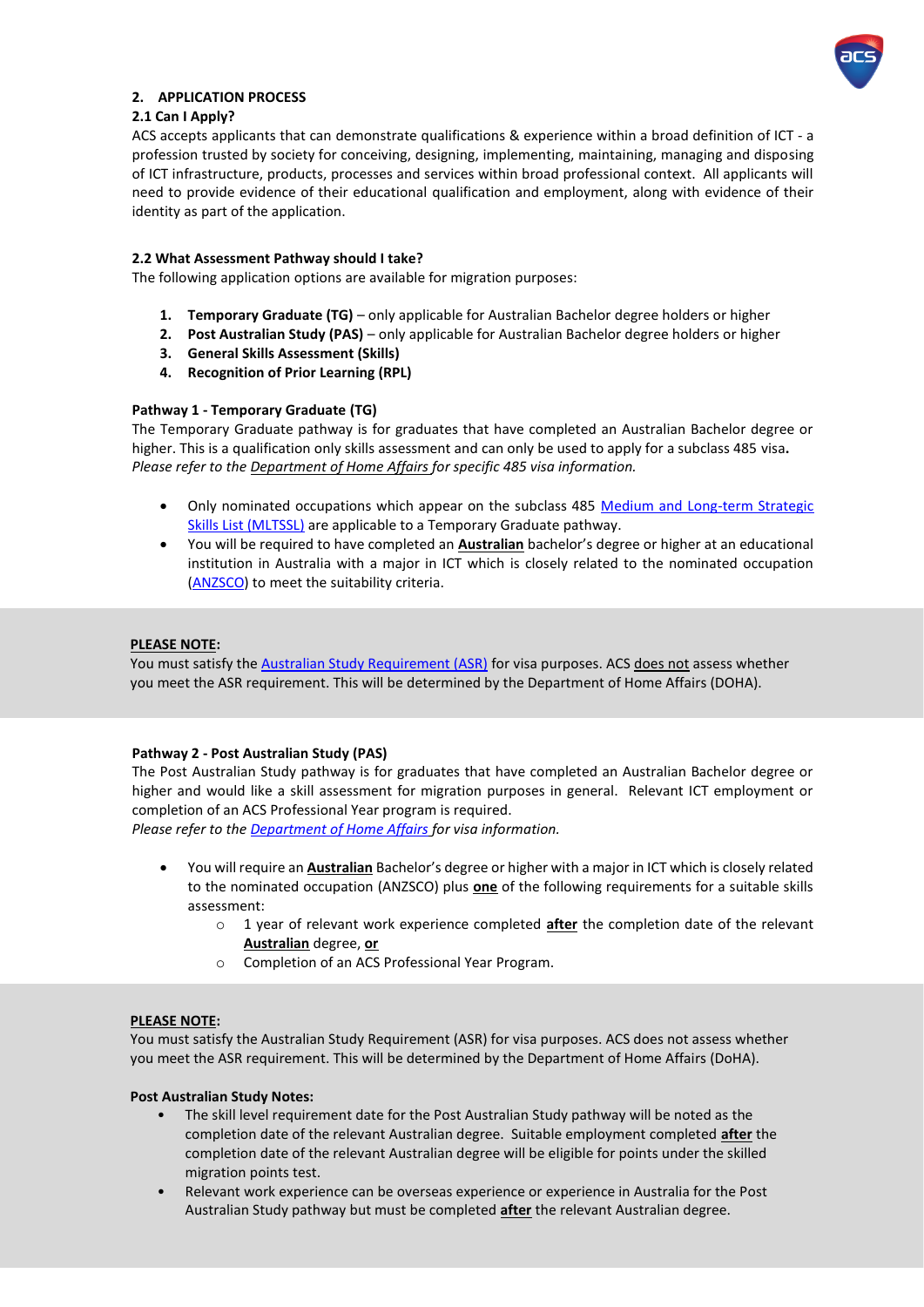

### **Pathway 3 - General Skills Assessment**

General skills assessment is suitable for applicants with tertiary ICT qualifications and ICT employment.

| <b>AQF</b><br>comparable<br>Qualification                                         | <b>ICT Content</b> | <b>ICT Content relevance to</b><br>nominated ANZSCO        | <b>Relevant experience requirements</b>                                                                                                                                                                                                                            |
|-----------------------------------------------------------------------------------|--------------------|------------------------------------------------------------|--------------------------------------------------------------------------------------------------------------------------------------------------------------------------------------------------------------------------------------------------------------------|
|                                                                                   | <b>ICT Major</b>   | closely related to your<br>nominated occupation            | You will require 2 years relevant work<br>experience completed within the past 10<br>years or 4 years relevant work experience<br>completed anytime in your past work<br>history (whichever provides the earliest skill<br>date) to meet the suitability criteria. |
|                                                                                   |                    | <b>NOT</b> closely related to your<br>nominated occupation | You will require 4 years relevant work<br>experience completed anytime in your past<br>work history to meet the suitability criteria.                                                                                                                              |
| Bachelor Degree or higher                                                         | <b>ICT Minor</b>   | closely related to your<br>nominated occupation            | You will require 5 years relevant work<br>experience completed in the past 10 years<br>or 6 years relevant work experience<br>completed anytime in your past work<br>history (whichever provides the earliest skill<br>date) to meet the suitability criteria.     |
|                                                                                   |                    | NOT closely related to your<br>nominated occupation        | You will require 6 years relevant work<br>experience completed anytime in your past<br>work history to meet the suitability<br>criteria.                                                                                                                           |
| Diploma<br><b>Advanced</b><br><b>Diploma</b><br><b>Associate</b><br><b>Degree</b> | <b>ICT Major</b>   | closely related to your<br>nominated occupation            | You will require 5 years relevant work<br>experience completed within the past 10<br>years or 6 years relevant work experience<br>completed anytime in your past work<br>history (whichever provides the earliest skill<br>date) to meet the suitability criteria. |
|                                                                                   | <b>ICT Major</b>   | NOT closely related to your<br>nominated occupation        | You will require 6 years relevant work<br>experience completed anytime in your past<br>work history to meet the suitability<br>criteria.                                                                                                                           |

#### **Pathway 4 – Recognition of Prior Learning (RPL)**

The RPL application pathway is for applicants who hold tertiary qualifications with insufficient or no ICT content, or applicants who do not hold any recognised tertiary qualifications.

- o If your qualification is assessed as AQF Diploma or higher and with **insufficient ICT content**, you will require **6 years** relevant work experience completed anytime in your past work history, **plus** a suitable **Recognition of Prior Learning (RPL)** application to meet the suitability criteria.
- o If you have no recognised tertiary educational qualification you will require **8 years** relevant work experience **plus** a suitable **Recognition of Prior Learning (RPL)** application to meet the suitability criteria.

You are required to demonstrate how you acquired your ICT knowledge **and** submit **2 Project Reports** within an RPL application. ACS [Recognition of Prior Learning Form](https://www.acs.org.au/content/dam/acs/acs-skills/ACS%20Recognition%20of%20Prior%20Learning%20(RPL)%20Form.docx) [RPL instruction guide](https://www.acs.org.au/content/dam/acs/acs-skills/ACS%20RPL%20Instruction%20document.pdf)

Each report must provide a detailed description of a career episode in your employment history with sufficient detail of evidence in applying the claimed ICT knowledge in a working situation. The projects must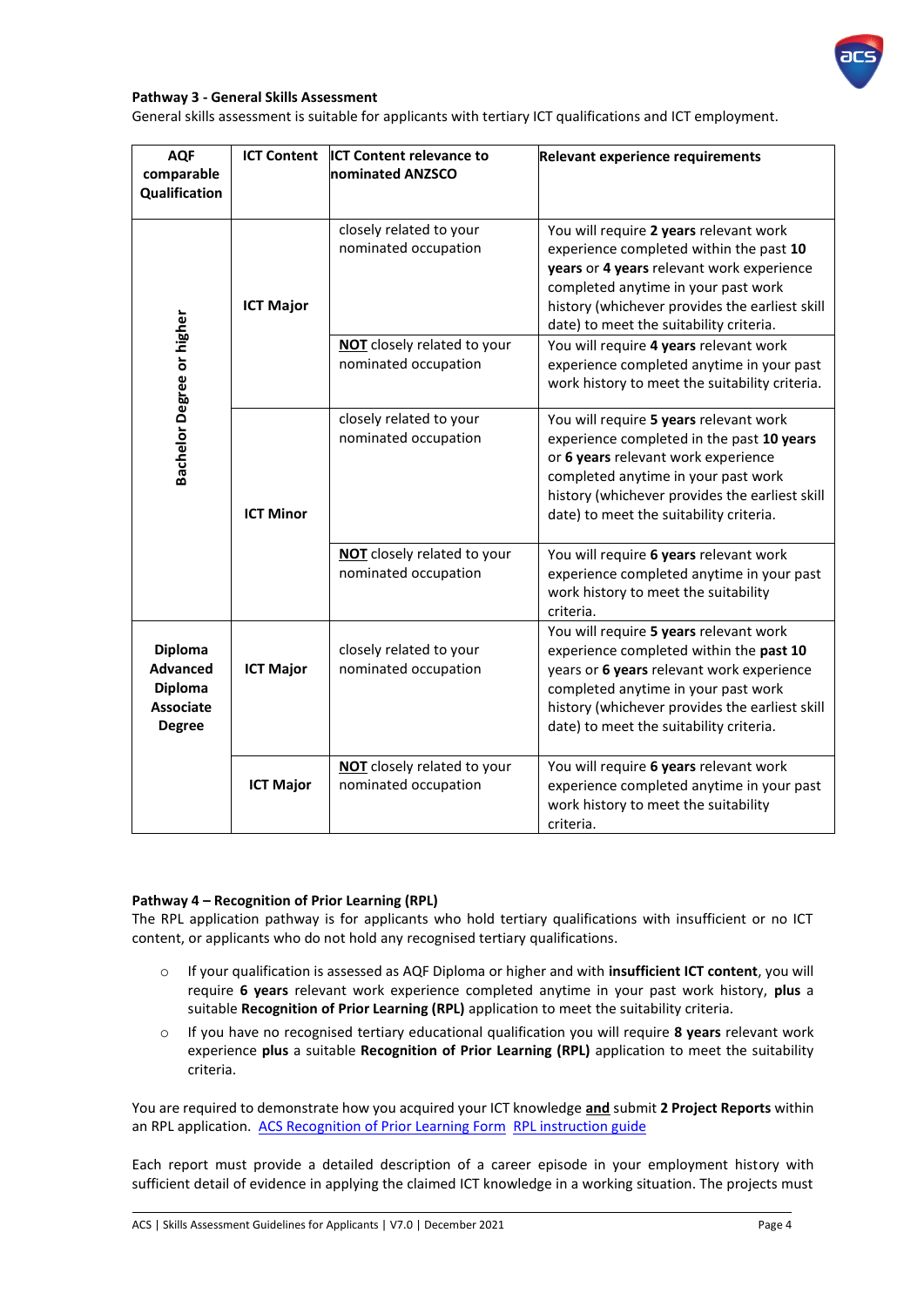

relate to the employment being assessed. Of the two reports, one must apply to a project undertaken within the last three (3) years, and the other for a project within the last five (5) years.

Sufficient detail must be provided to demonstrate the depth and breadth of your ICT knowledge gained during your ICT employment.

The Recognition of Prior Learning Project Report **must** be entirely your own work and not submitted by another person, a paid writing business or editing agency. The ACS reserves the right to use software applications to screen your submitted work for matches either to published sources or to other submitted applications. In some cases, you may be asked to re-submit project reports and other written work submitted with the application for screening by plagiarism detection services.

All quoted or paraphrased material **must** be clearly referenced, and all sources noted in the Project Report. Failure to disclose information included in the Project Report that is NOT your own, will result in an unsuitable assessment. Please refer section 1.2 above.

Please refer to the ACS Core Body of Knowledge for ICT Professionals [CBOK](http://www.acs.org.au/msa/acs-core-body-of-knowledge-for-ict-professionals-cbok.html) documentation to help you with applying for an RPL.

### **PLESAE NOTE:**

### **Suitability Criteria**

- If your work experience is completed before the completion date of your qualification, the Skill Level Requirement Met Date will be determined on the earliest date that **BOTH** the relevant work experience and the qualifications are completed.
- The past 10 years requirement period for work experience is determined by the 10 years that precede the submission date of your online skills application.
- The term **"Relevant work experience"** means work experience which is closely related to the nominated occupation (ANZSCO) and performed at a professional ICT level for at least 20 hours per week consistently and remuneration reflects the level of skill required.
- The ICT Major and Minor assessment is based on the number of units with sufficient ICT content and the number of ICT units that are closely related to the nominated occupation.
- Advanced Diploma and Associate Degree share the same criteria as the Diploma
- Qualifications assessed as **Not Recognised** means
	- $\circ$  the qualification is assessed as comparable to less tha[n AQF](https://www.aqf.edu.au/) Diploma
	- o the education institution is not recognised by Australian education standards or international equivalent associations.

### <span id="page-5-0"></span>**2.3 Assessment Pathway Suitability Criteria**

To assist with your application, please review the suitability criteria required for the 4 assessment pathways. Th[e Summary of Criteria](https://www.acs.org.au/content/dam/acs/acs-skills/Summary%20of%20Criteria%20-%202017.pdf) document contains a summarised version of the ACS suitability criteria.

#### <span id="page-5-1"></span>**2.4 Qualifications**

An Applicant's qualification needs to be appropriate within a broad definition of ICT - a profession trusted by society for conceiving, designing, implementing, maintaining, managing and disposing of ICT infrastructure, products, processes and services within broad professional context. It is expected that a significant objective is to educate students to be ICT professionals.

The structure of a program will clearly promote a graded transition of learning experiences from a more directed beginning to a more independent learning approach in the final year. The structure will facilitate the progressive development of a student's knowledge and skills.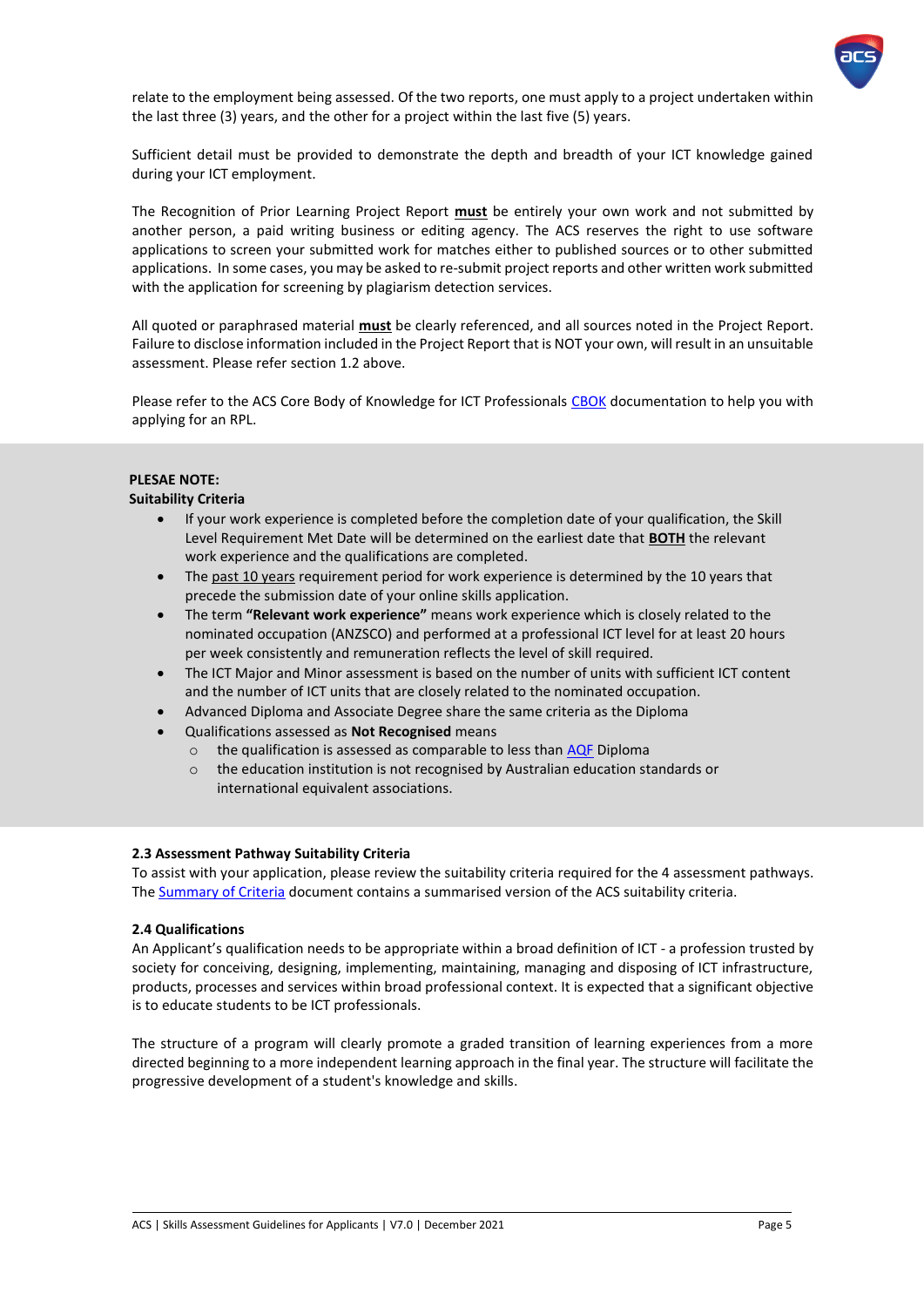

### **Vendor Certifications**

Vendor Certifications are no longer assessed by the ACS. Only applicants applying for RPL are encouraged to upload evidence of any vendor certificates that have been completed to show currency of knowledge in their chosen ANZSCO occupation code.

#### **Accredited Australian ICT qualifications**

Australian qualifications that have been accredited by the ACS will generally meet the ICT Major Criteria. Please note however that this does not guarantee that the qualification will be assessed as being closely related to the nominated ANZSCO occupation.

### **Assessment of ICT Content in Tertiary Qualifications**

Qualifications are assessed as having either an ICT Major or ICT Minor in computing. ICT content less than a minor is assessed as a Non-ICT qualification.

#### **2.4.1 ICT Major Criteria**

**(a) Bachelor degree Level:** A standard 3-year Bachelor level qualification is deemed as having a major in computing if at least 33% of the qualification is ICT. Qualifications that are longer in duration are assessed to the equivalent of a 3-year AQF Level 7 (Bachelor) award.

**(b) Diploma, Advanced Diploma or Associate Degree Level:** A Diploma, Advanced Diploma or Associate Degree qualification is deemed as having a major in computing if at least 50% of the qualification is ICT.

**(c) Post Graduate qualification Level:** A 2-year post graduate qualification *(such as Graduate Diploma or Masters*) that *does not require a Bachelor with an ICT major for entry into the course is deemed as having a* major in computing if at least 50% of the qualification is ICT. Qualifications are assessed to the equivalent of a 2-year AQF Level 8 and above award. *An Australian postgraduate degree with only 12 subjects requires at least 67% ICT content.*

Australian post graduate qualifications must contain:

- A minimum of **3** semesters or at least **1.5** years of full-time study;
- At least **2** semesters or **1** year of full-time equivalent ICT content;
- A minimum of **12** units or subjects

A post graduate qualification *(Graduate Diploma, Masters or Doctoral qualification)* that does require at least a Bachelor qualification with a major in ICT for entry into the course, must have ICT content of at least **33%**, all of which must be at post graduate level.

**2.4.2 ICT Minor Criteria**: A Bachelor or higher qualification is assessed as a Minor when the ICT content is at least two thirds of the requirements for a major.

**2.4.3 Insufficient ICT Content:** All qualifications with ICT content less than the requirement for a Minor are assessed as Non-ICT qualifications.

**2.4.4 Closely related ICT content Criteria:** In all educational qualifications, at least 65% of the ICT content must be closely related with sufficient core content to the nominated occupation (ANZSCO) to meet the suitability criteria.

**Statement of Academic Record or transcript** need to show the names of all the subjects studied and marks or grades received. Please note that ACS cannot accept result slips or web results as suitable evidence. Please include a Legend or Key explaining the grading system to help clarify information if required.

If an Applicant has a **Qualification Completed but Graduation Certificate or Testamur has not yet been awarded**, please provide an official document that clearly states the date you met all the course requirements and became eligible to be awarded the qualification.

When the qualification includes a **thesis or research project**, an abstract of the thesis or research project is required. The abstract should be endorsed by the primary supervisor where possible. The name of the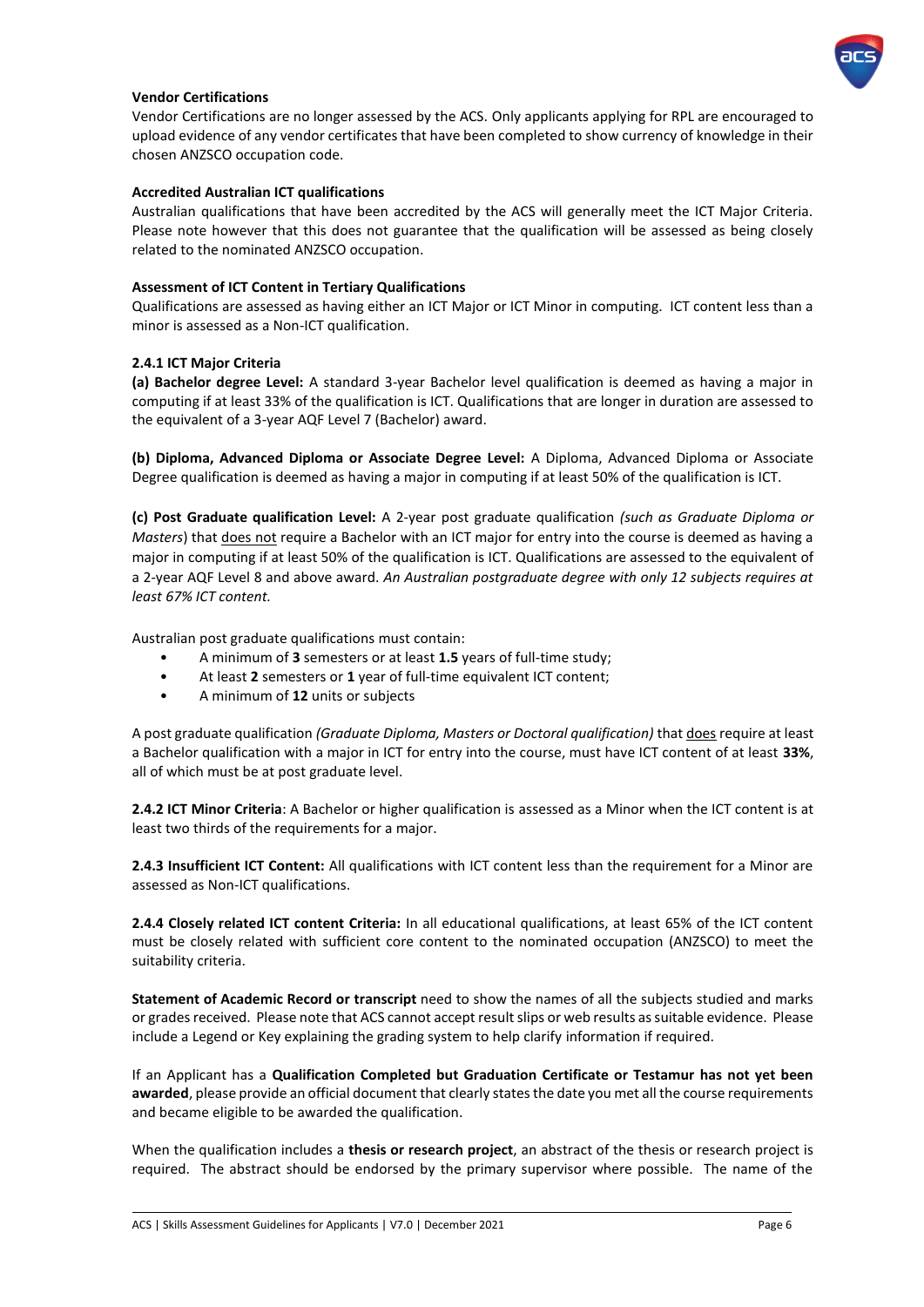

University and the date of the thesis publication or project completion should appear on the front page of the abstract and also includes the amount (%) and nature of ICT content relevant to your nominated ANZSCO.

# **PLEASE NOTE**

<span id="page-7-0"></span>**2.5 Employment**

### **Region Specific Requirements as follows:**

- **Bologna Agreement;** If providing a qualification from a country that is a signatory to the Bologna Agreement, please submit the Diploma Supplement.
- **People's Republic of China (PRC);** please provide the graduation Diploma and the certificate of award according to the regulations concerning academic degrees in the PRC if applicable.
- **Pakistan;** please provide the award certificate and full academic transcript with HEC (Higher Education Commission Pakistan) attestation
- **Philippines**; please supply evidence of passing the Professional Regulation Commission's Licensure Examinations if available.
- **Seoul Accord;** Seoul Accord is a multilateral agreement between countries that allows certain University level Bachelor and Master degrees to be recognized by the Seoul Accord signatories. ACS has been a signatory of the Seoul Accord since its inception in 2008. Qualifications recognised under the Seoul Accord may be considered to have met the ICT major criteria for migration skills assessment purposes.

An Applicant's work experience must be at a professional ICT level and relevant to the nominated occupation to be assessed as suitable for migration skills assessment. For Skills Assessment, employment is determined as follows:

- Consistently working and remunerated for a **minimum of 20 hours per week**
- Role to be performed at the level and depth of complexity for the nominated occupation
- Salary should reflect level of skill
- Employment completed after the age of 18 years old

**Please note unpaid/partially paid leave or volunteer services will not be considered as paid employment at the required skill level of a nominated occupation for skills assessment purposes.** 

**2.5.1 Concurrent Employment;** only one period of employment can be claimed for a period of time. When multiple employment episodes with different employers for the same period of time occur, only one of these episodes can be claimed. If multiple concurrent episodes are provided in an assessment, the episode of employment that gives the best outcome will be assessed and the others will be reported as concurrent employment and not suitable.

**2.5.2 Teaching Experience;** ICT Teaching must be in a recognised qualification at the level of an AQF Diploma or higher and at a recognised institution.

**2.5.3 Research Work;** Research work that is entirely directed to a thesis for satisfying requirements for a qualification cannot be accepted as employment experience. Please provide a statement from your supervisor that identifies research work you have done other than that which is a direct input to your thesis.

**Please refer to th[e ANZSCO Code](http://www.acs.org.au/msa/anzsco-code-information.html) Information document for detailed descriptions of employment duties. Please note references with duties copied directly from ANZSCO description document will not be accepted.**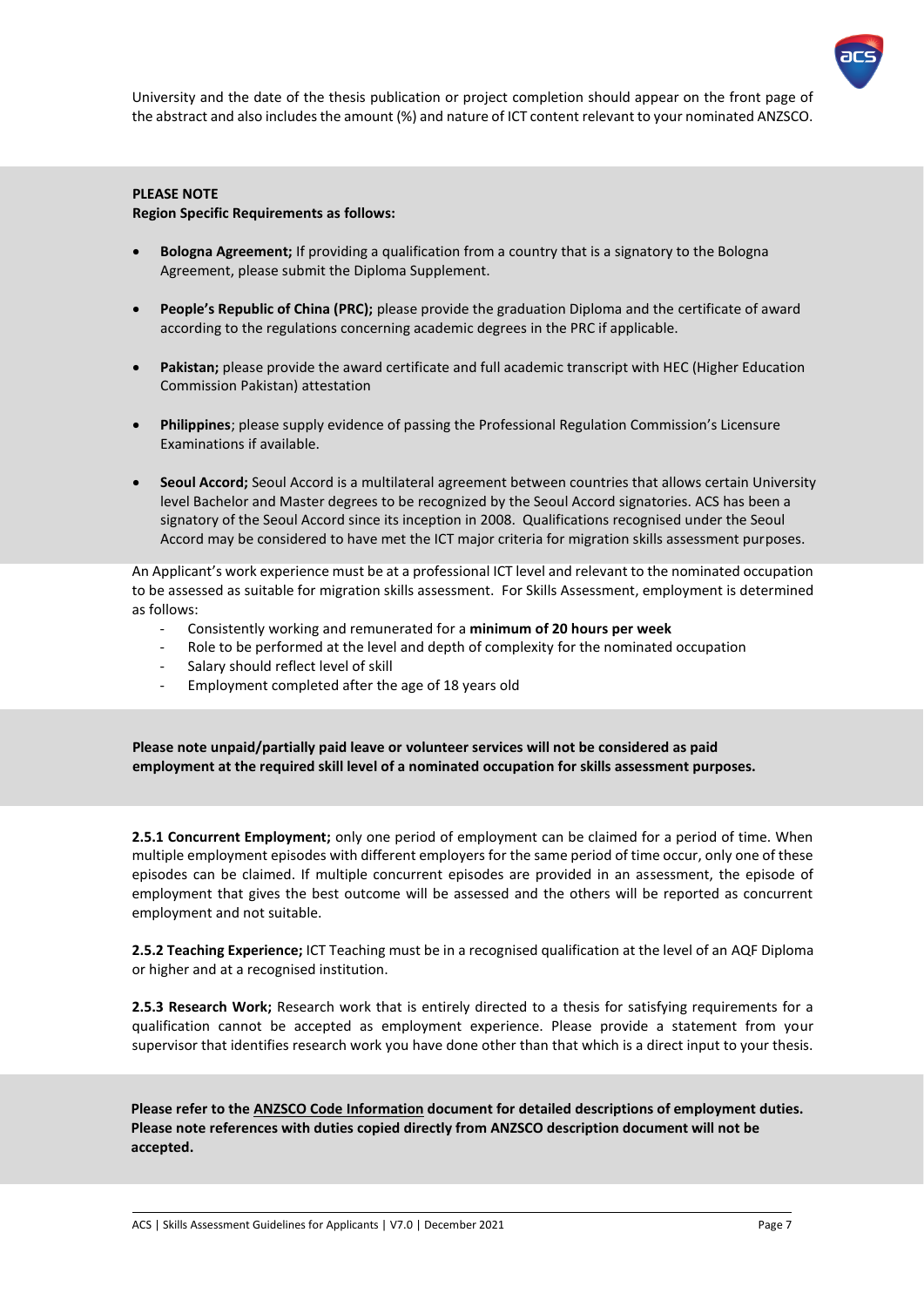

### <span id="page-8-0"></span>**2.6 Employment Reference**

Applicants are required to breakdown episodes of employment to show "Australia" and "Outside of Australia" employment when preparing their online applications:

Australia Employment:

• Each period of employment in Australia must be recorded separately in the application. This includes secondment to Australia within overseas employment.

Outside Australia Employment:

- If you have worked in multiple countries (excluding Australia) for the same employer and in the same or closely related occupation this should be recorded as a single period of outside Australia employment in the online application.
- Each period of employment outside Australia must be recorded separately in the online application.

**ACS can only assess** work experience that has the required information provided in the employment reference. To ensure each employment episode is suitable for assessment, please ensure all the required information is provided for each employer.

Any applications where these requirements are **not** met, the employment episode will not be assessed.

All **Employment References** must be on a company letterhead and signed and dated by an authorised person from the organisation (digital signatures are acceptable [preferred] and must be verifiable) and all references must contain the following specific information from the employer.

- ☐ **Start and Finish Dates of Employment** these should be specific dates in a DD/MM/YYYY format. If your role is 'current' the employer reference should state, the start date and the finish date to state "CURRENT".
- ☐ **Position title –** i.e.: "Software Engineer"
- □ **Description of Duties Performed** Required to determine the relevance of the experience to the nominated occupation and should be unique for each employment episode.
- ☐ **Hours worked** Full time or Part time and actual hours worked per week
- ☐ **Country where Employment was undertaken**
- ☐ **Contact details of signatory** i.e. phone number and official email address (no personal email addresses)

NOTE: If you had multiple roles with the same employer, please provide a breakdown of each role and the periods each role /designation /title that was held must be clearly listed in DD/MM/YYYY format and the separate duties performed in each role as well as the location each role was performed must be mentioned.

**Employment References must be signed by your employer or a person authorised by your employer. The name, position and contact details of the person making the reference must be clearly indicated. References with duties copied directly from ANZSCO description document or from another reference will not be accepted. Experience can only be considered up until the submission date of your application. If dates or duties are unclear or open to interpretation, the work episode will be assessed as not suitable.** 

Please do not send employment contracts, offer letters, appointment letters or position descriptions as they are not assessable and unnecessary documents or supporting evidence will delay the processing of your application.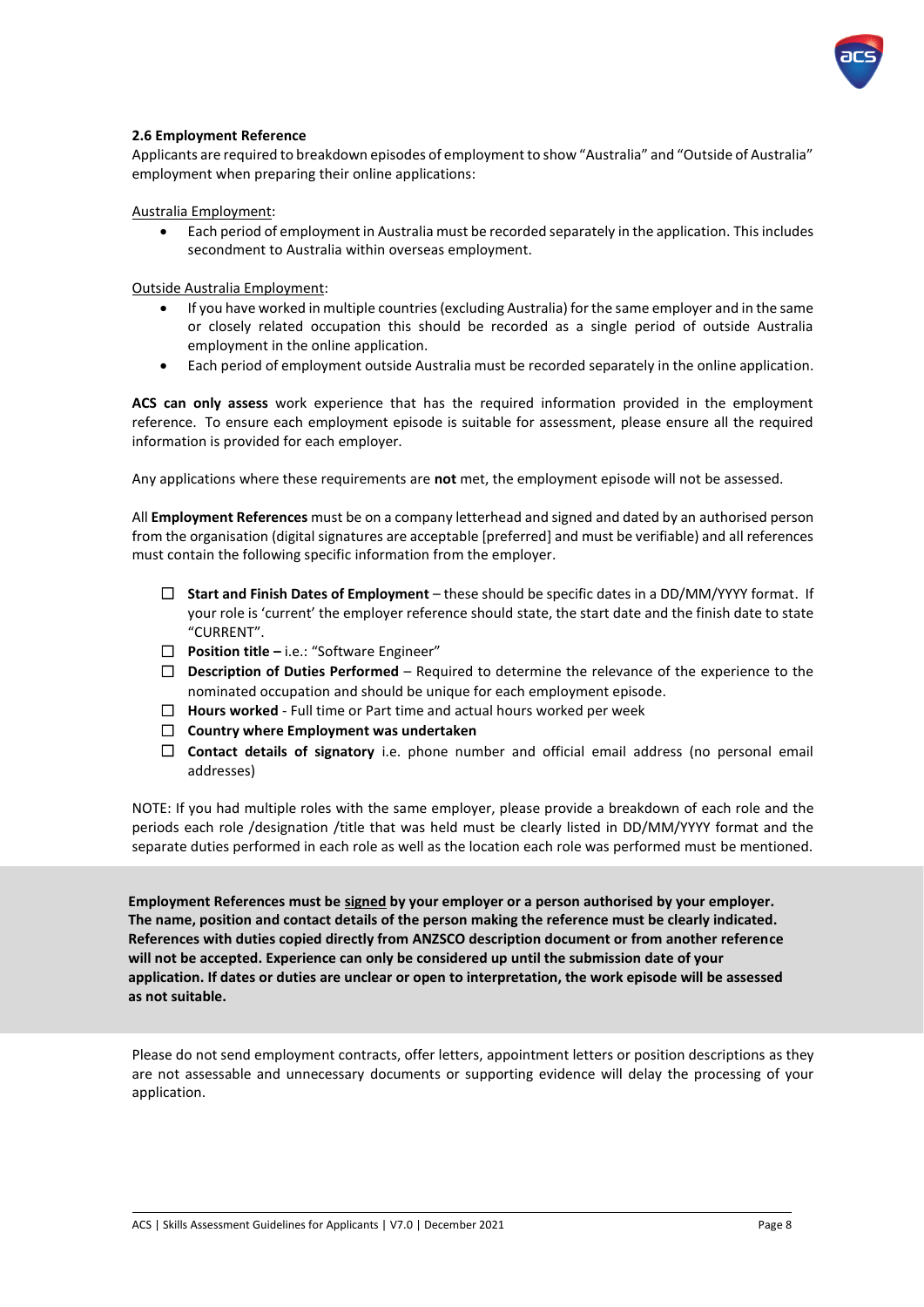

### <span id="page-9-0"></span>**2.7 Payment Evidence**

ACS requires sufficient evidence to verify your paid employment and that your pay is commensurate with the skill level for your position. Payment Evidence **must** include at least **two different types** of documentary evidence and both sources of evidence need to confirm payment at commencement and end (or most recent if still employed) for each employment episode being claimed in the application.

Cash payments will not be accepted as sufficient evidence of paid employment.

When providing two type of payment evidence, at least one type of evidence (from the list below) **must** be from a source other than the employer. Acceptable payment evidence includes;

- Official government tax records or documents that may include payment summaries, group certificates (citing company and applicant name). Tax documents completed by the applicant are not accepted.
- Payslips citing names of the applicant and employer,
- Employment linked insurance/superannuation/provident fund documents citing the name of the applicant and employer,
- Bank statements citing names of the applicant showing salary payments from employer.

**Please note, in some cases obtaining payment evidence older than 10 years before the date of submission may be difficult therefore ACS will take this into consideration when assessing the overall merits of an application.**

#### <span id="page-9-1"></span>**2.8 Statutory Declarations and Affidavits**

A Statutory Declaration or Affidavit is a legally written statement declared to be true and signed in the presence of an authorised witness.

Statutory Declarations and Affidavits will only be accepted in situations where an applicant is unable to obtain an employment reference as per Section 2.6. The applicant will be required to provide an explanation from their employer as to why an employment reference letter cannot be provided. All Statutory Declarations confirming employment episodes must include all the **requirements listed in Section 2.6.**

All Statutory Declarations or Affidavits must be clearly signed by an authorised witness. The document **must**  state that it was **Sworn Before, Signed Before** or **Witnessed Before** the authorised witness by the referee and signed by the authorised witness, with the date and place in which the declaration was made. List of [Authorised Witnesses](http://www.ag.gov.au/Publications/Pages/Statutorydeclarationsignatorylist.aspx) within Australia.

If obtaining a Statutory Declaration or Affidavit outside Australia, please refer to an Australian Embassy or the legal standard of the country in which you are applying. The Statutory Declaration or Affidavit must be written by a third-party work colleague in a managerial or supervisory role and NOT written by you, the applicant. Self-written Statutory Declaration or Affidavit will be assessed as not suitable.

**A Statutory Declaration or Affidavit written by a work colleague** needs to describe their working relationship with you, the details of the duties you performed and with relevant dates of the employment. An example of how to define a working relationship is as follows –

*'I can confirm that (applicant name) carried out the duties and role specified in this document at (company name) as I was their (supervisor, colleague, manager etc.) who interacted with them and witnessed their work on a regular basis throughout their employment*. '

The declarant must provide their current contact details (preferably email and phone number) and at least one of the following as evidence of their working relationship with the applicant:

- Employment certificate/statement of service on official company letterhead
- Leaving certificate if no longer working at the same company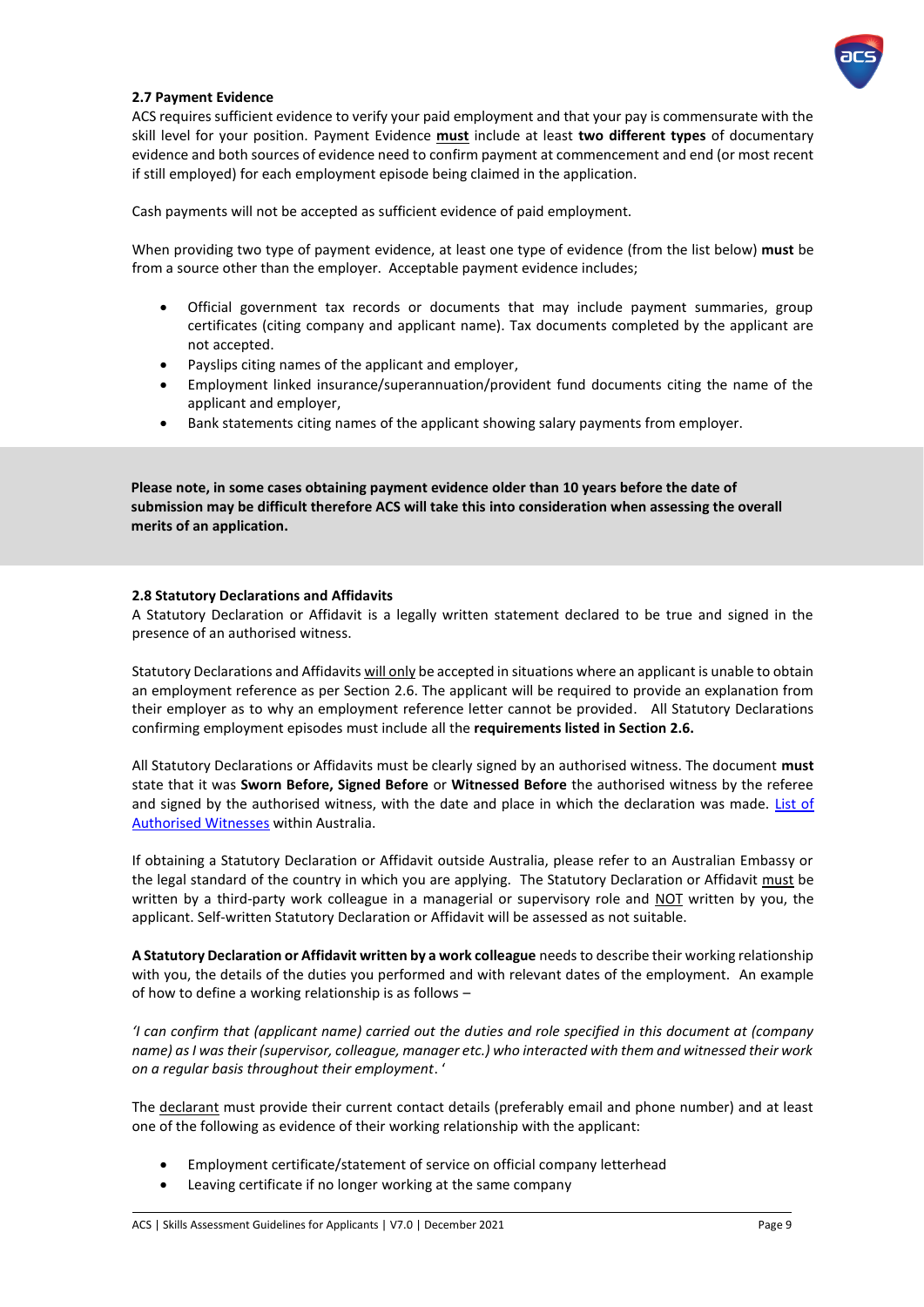

All third-party Statutory Declaration or Affidavits **must** be accompanied with the applicant's Service Certificate in addition to the **payment evidence** as per **section 2.7 above**. Acceptance of Statutory Declarations or Affidavits in place of employment references will be subject to the verification and discretion of the ACS and noted to the Department of Home Affairs for authentication against fraud and plagiarism.

Statutory Declarations or Affidavits will be assessed as **NOT** suitable where:

- *Does NOT contain words to the effect Sworn Before or Signed Before or Witnessed Before.*
- *From a junior colleague*
- *Stating the referee agrees with what the applicant has written in another document*
- *Stamp and signature of authorised witness (such as Notary Public) does not state that the referee's signature is witnessed*
- *Signature of authorised witness only states Attested Copy.*
- *The declaration is NOT witnessed on the same day,*
- *The statutory declaration or affidavit has been altered since the declaration was witnessed.*
- *Duties copy and pasted directly from ANZSCO or other references will not be accepted*

### <span id="page-10-0"></span>**2.9 Self Employed Applicants**

Self-employment is when you own or run your own business or company as an individual or in partnership. Self-employed applicants should submit a formal Self written Statutory Declaration containing:

- commencement and completion dates of your self-employment
- the occupation of employment and the capacity in which self-employed
- nature and content of the work you performed
- number of staff employed and their occupations (if applicable).

Please include the following additional supporting documentation:

- business registration certificates covering the period of self-employment
- a statement on a letterhead from your accountant or legal representative certifying the name and nature of your business, your full name and role in the company and how long you have been continuously self-employed
- Formal statements from your clients on the clients' letter head with details of the work performed and dates. These statements should cover the entirety of the experience claimed and also mention minimum number of hours worked per week.
- Payment evidence showing regular income from self-employment, such as client invoices together with corresponding bank statements and/ or official taxation records
- Supplementary evidence, such as contracts with clients or suppliers.

**Freelance experience** is when you are a contractor or sole trader. In this circumstance applicants will need to provide formal statements from clients on official company letter head with details and dates of the work performed. These statements should cover the entirety of the experience claimed and include hours worked per week.

The statements should be on the company letterhead of the business that employed your services. In addition, payment evidence showing regular income from self-employment, such as client invoices together with corresponding bank statements and/ or official taxation records.

**Please Note:** work experience can only be assessed according to the information provided in the employment reference. The above list (section 2.6 to 2.9) details the required information that **MUST** be provided in an employer reference to assess your work experience. If these requirements are **NOT** met or are unclear in the employment reference, the employment episode will be assessed as not suitable.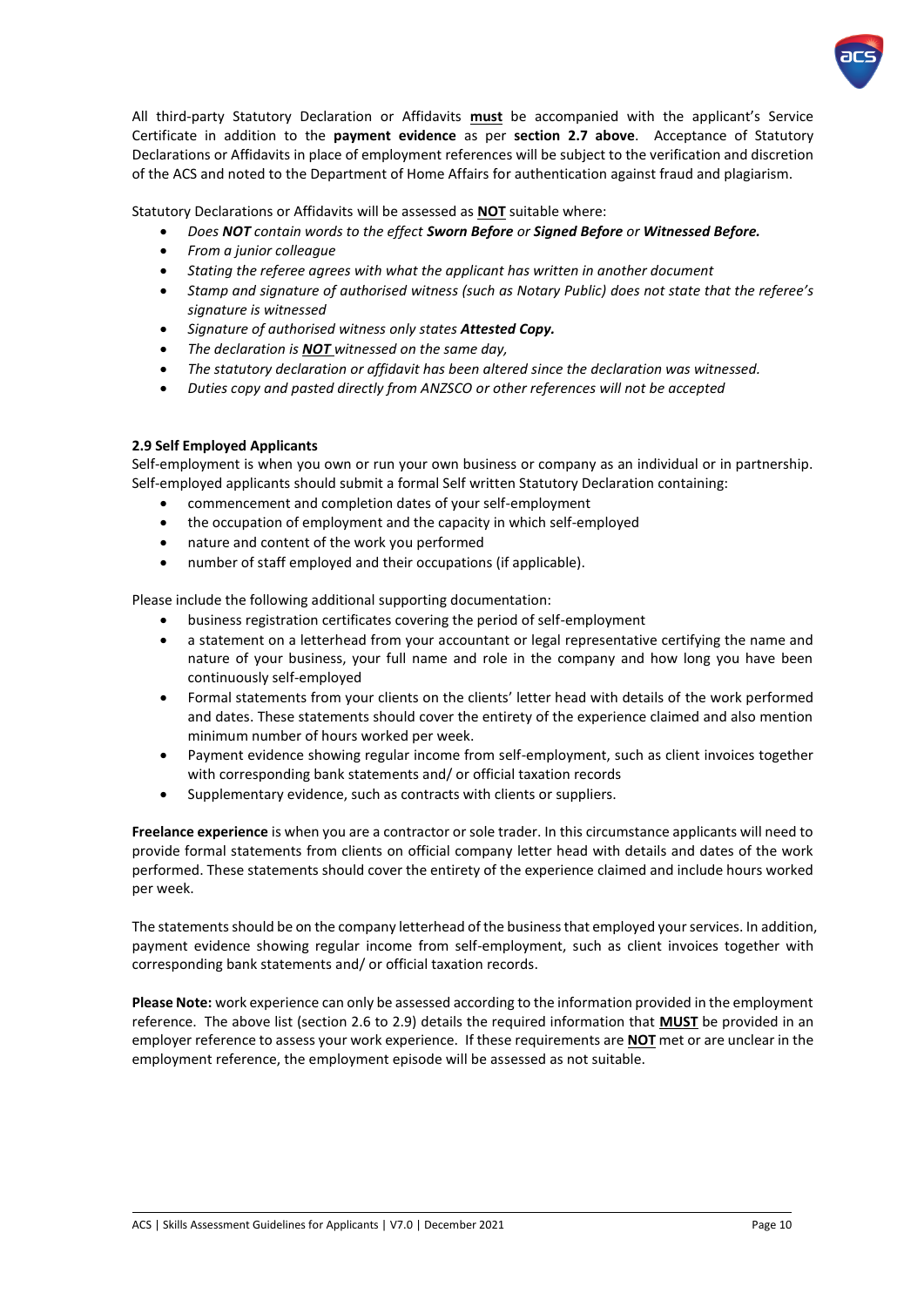

**Region Specific Business or Employer Checks:** ACS reserves the right to check on company registration and existence in the respective countries' business registers. For example;

- **(a) Australia:** Company is listed in Australian Business Register
- **(b) India:** Employing company being registered with Ministry of Corporate Affairs, Govt of India.
- **(c) Pakistan:** Employing company being registered with the Securities and Exchange Commission of Pakistan (SECP) and/or registered with the Federal Board of Revenue (FBR) of Pakistan.

Similar checks can be performed for all countries.

#### <span id="page-11-0"></span>**3. SKILLS MIGRATION APPLICATION**

Prior to applying for your Assessment Pathway, it is necessary to understand the details of your personal visa requirements as set by the [Department of Home](http://www.border.gov.au/) Affairs (DOHA). You may like to enlist the services of a registered [Migration Agent \(MARA\)](https://www.mara.gov.au/) to assist you with your visa application before submitting an ACS application.

If you are making an application directly, please ensure that you have selected the correct **Assessment Pathway**, understood the **essential criteria** and have all the required **original** documents ready. Once you have completed these steps, you are now ready to submit your application via the ACS [Online Application](https://www.acs.org.au/msa/secure/what-you-need.html)  [Form.](https://www.acs.org.au/msa/secure/what-you-need.html) Please note that your Assessment application in based on the documentation you upload, so please ensure you add all the required documents as outlined in this guideline.

If you have any queries prior to submitting your application, please email [assessment@acs.org.au](mailto:assessment@acs.org.au) and a member of the Skilled Migration team will be able to assist. Due to security reasons we are unable to provide face to face skills assessment enquiries at ACS offices.

#### <span id="page-11-1"></span>**3.1 Fees and Payment**

The current assessment fees are available on the ACS [website.](https://www.acs.org.au/msa/information-for-applicants.html) Payment must be made on lodgement of an application and may only be made by Credit Card (Visa/Mastercard/American Express) or PayPal.

All skills assessment fees include a total of 8 assessment episodes per application. An assessment episode can be either a qualification or employment episode. For example, you can submit 3 qualifications and 5 employment episodes or 8 employment episodes in total or any combination of qualifications and employment episodes numbering 8 assessment episodes per application.

A \$50 fee will apply for each additional qualification or employment episode that exceeds a maximum of 8 assessment episodes per application.

The ACS will provide a recommendation for unsuitable applications which can be rectified by a change in the nominate[d ANZSCO code](http://www.acs.org.au/msa/anzsco-code-information.html) or skills application type. Recommendations are not obligatory, and applicants can choose to accept or reject any recommendation**.** If the recommendation is accepted the applicant will be required to pay an additional \$200 fee. **Please note that a change in application type recommendation does not guarantee a suitable outcome.**

#### **Refunds & Withdrawals**

Fees are not refundable after preliminary work or if formal assessment has commenced.

#### <span id="page-11-2"></span>**3.2 Document Preparation Time**

Once you have selected your chosen Assessment Pathway and confirmed you meet the essential selection criteria, you are now ready to prepare your **original** documents for your application. You can also download a copy of the [Application Checklist.](https://www.acs.org.au/content/dam/acs/acs-skills/Application-Checklist.pdf)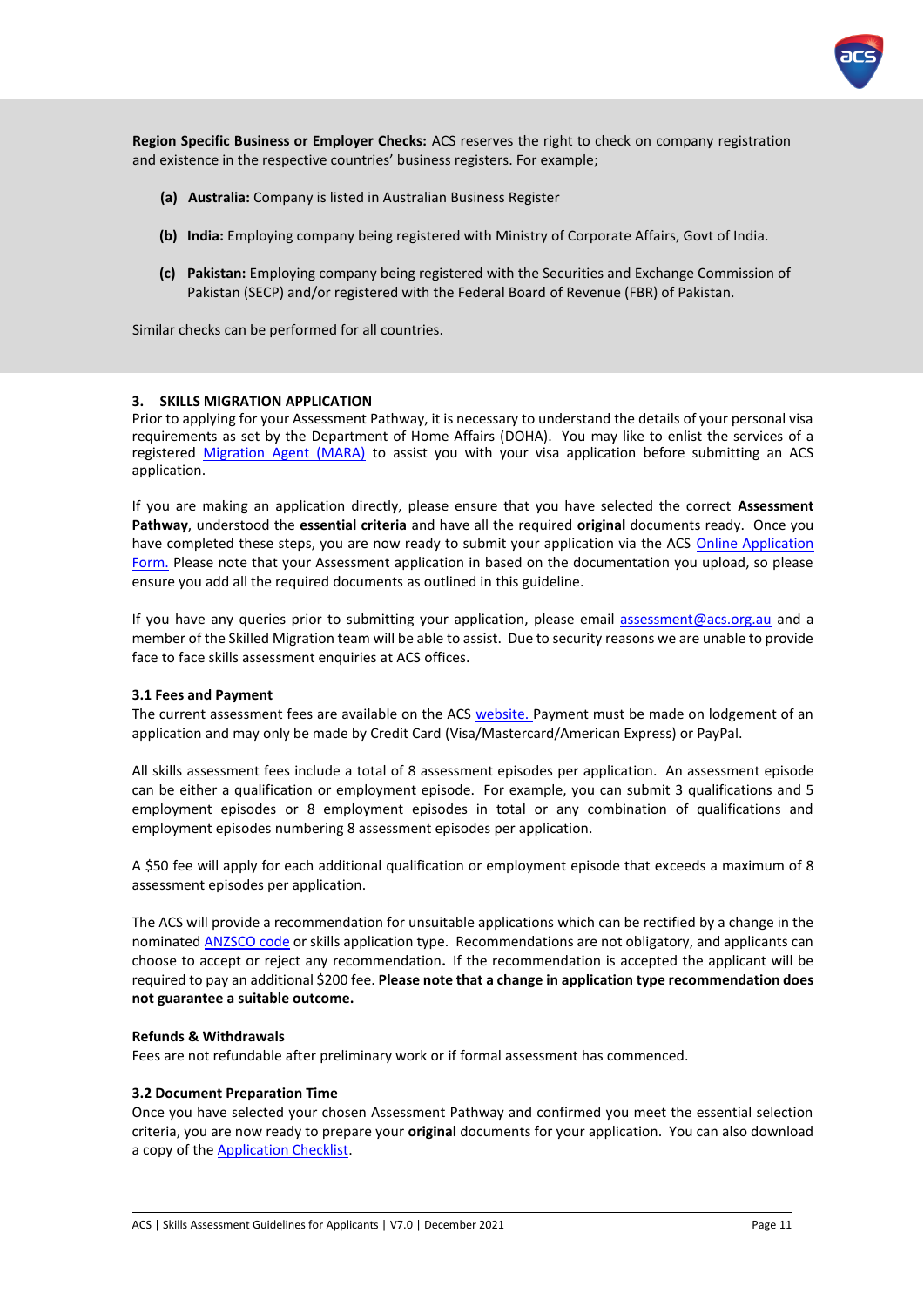

| <b>IDENTITY</b>   | Please note we require 3 forms of identity documents -                                 |  |  |
|-------------------|----------------------------------------------------------------------------------------|--|--|
|                   | Passport - Applicant details page only, not full passport. Ensure that the<br>1.       |  |  |
|                   | name used in your application matches the name on your passport and                    |  |  |
|                   | Two (2) additional government issued identity documents from the country<br>2.         |  |  |
|                   | of birth or country of current residence, with at least one which bears the            |  |  |
|                   | applicant's photograph                                                                 |  |  |
|                   | Resume/Curriculum Vitae - upload in your personal documents section<br>3.              |  |  |
|                   | Evidence of change of name (if applicable)<br>4.                                       |  |  |
| <b>EDUCATION</b>  | Degree or Award Certificate<br>1.                                                      |  |  |
|                   | Title of Degree or Award                                                               |  |  |
|                   | Name of University or Awarding Institution                                             |  |  |
|                   | Date the Degree or Award was completed - the qualification will be<br>$\bullet$        |  |  |
|                   | assessed as NOT suitable if there is no documented evidence that                       |  |  |
|                   | the degree has been completed and awarded.                                             |  |  |
|                   | 2.<br><b>Degree or Award Transcript</b>                                                |  |  |
|                   | Unit or Subject Names and Grades or Marks Achieved (uploaded in                        |  |  |
|                   | chronological order)                                                                   |  |  |
|                   | If you have a Post Graduate degree, please provide documents for<br>$\bullet$          |  |  |
|                   | the undergraduate qualification                                                        |  |  |
|                   | For research degrees please provide the abstract of the thesis or<br>$\bullet$         |  |  |
|                   | research project. The abstract should be endorsed by the primary                       |  |  |
|                   | supervisor where possible.                                                             |  |  |
| <b>EMPLOYMENT</b> | <b>Employment Reference</b><br>1.                                                      |  |  |
|                   | Evidence of Paid employment (tax returns, banks statements, pay slips on<br>2.         |  |  |
|                   | company letter head etc. (Refer to section 2.7)                                        |  |  |
| <b>OTHER</b>      | Migration agent authorisation form (if applicable)<br>1.                               |  |  |
|                   | For a Recognition of Prior Learning (RPL) application, you will need to complete<br>2. |  |  |
|                   | and submit the current ACS Recognition of Prior Learning (RPL) Form.<br>3.             |  |  |
|                   | ACS Professional Year Certification (if applicable).                                   |  |  |

The original documents may be in one of two formats, paper based or electronic. Instructions to upload each type of documents are mentioned in the table below:

|   | Paper based original documents                                                                                                                   | <b>Electronic original documents</b>                                                                                                                             |
|---|--------------------------------------------------------------------------------------------------------------------------------------------------|------------------------------------------------------------------------------------------------------------------------------------------------------------------|
|   | Attach high quality colour scans (at least<br>300dpi) of original documents. All<br>documents should be scanned at the same<br>resolution (dpi). | Attach Original files.                                                                                                                                           |
|   | Ensure that the document is wholly<br>scanned with all the edges clearly visible,<br>so that the document does not look<br>cropped.              | If documents are digitally signed <b>do not</b> combine<br>with any other document.                                                                              |
| ς | Consolidate all pages into one PDF<br>document for each qualification and each<br>employment entry                                               | If the original PDF documents are password<br>protected for reading, then attach a separate<br>PDF document with a table containing file names<br>and passwords. |

# <span id="page-12-0"></span>**3.3 Document Translation**

If any of your original documents are not in English, you will need to have them translated. Both the original document and the translation must then be submitted for Assessment. For assistance with document translation, please refer to the Australian or Overseas options;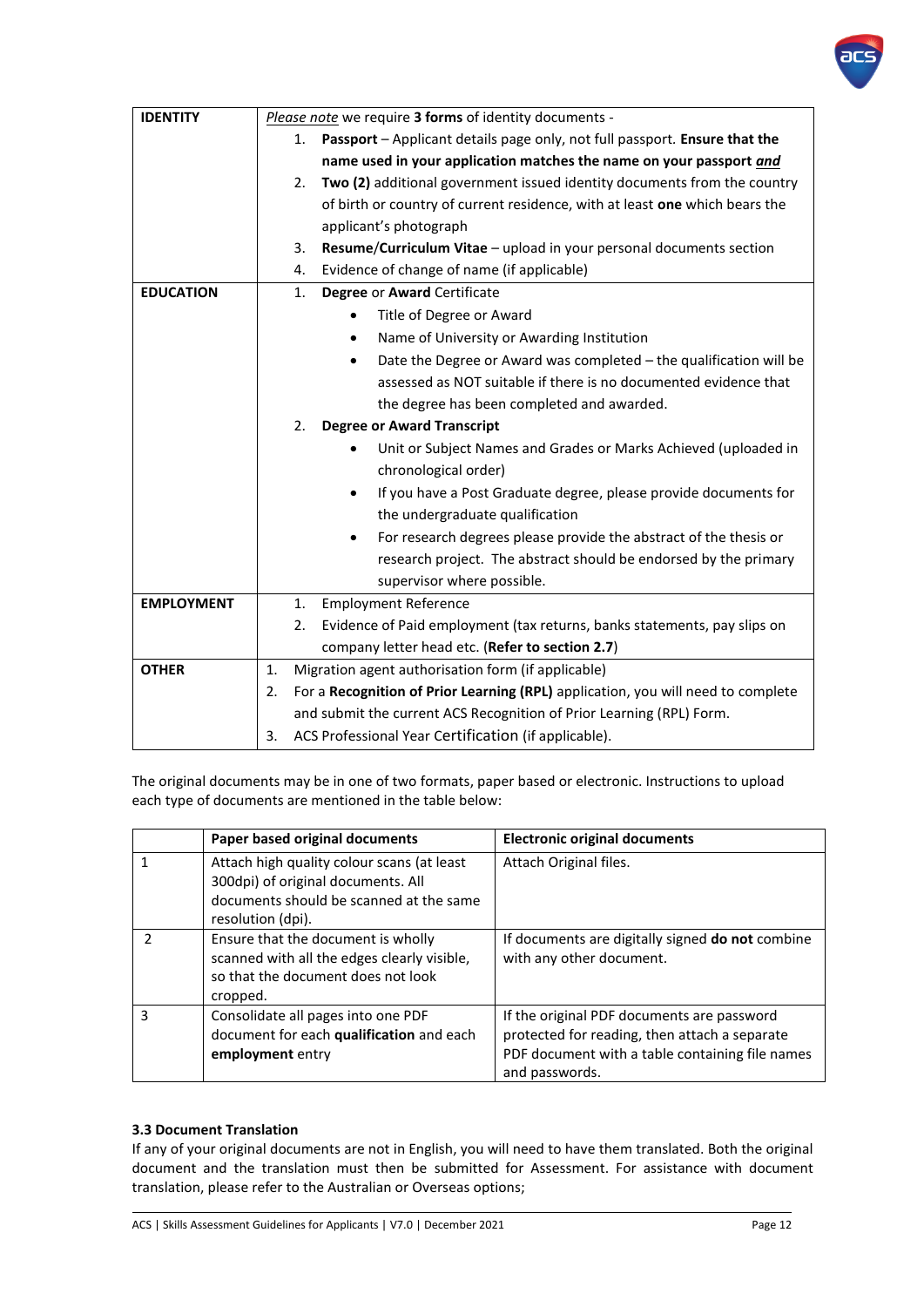

### **(a) Translating documents within Australia**

Acceptable translations may be obtained from translators accredited with the National Accreditation Authority for Translators and Interpreters [NAATI.](http://www.naati.com.au/)

#### **(b)Translating documents outside Australia**

Acceptable translations can be obtained from the Awarding Institution or your nearest Australian Diplomatic or Consular Mission [\(https://www.passports.gov.au/getting-passport-how-it-works/documents-you](https://www.passports.gov.au/getting-passport-how-it-works/documents-you-need/foreign-documents)[need/foreign-documents\)](https://www.passports.gov.au/getting-passport-how-it-works/documents-you-need/foreign-documents) for a list of approved translation services in your country. Overseas translations must be completed on the organisation letterhead and include an official stamp, the name of the translator, signature and contact telephone number legibly printed with the signature. It must be possible for the ACS to contact the translator, if necessary, to verify the translated documents from the details provided.

#### <span id="page-13-0"></span>**3.4 Making an Online Application**

Before your start your application, double check you have all the required documents using the attached [Application Checklist.](https://www.acs.org.au/content/dam/acs/acs-skills/Application-Checklist.pdf)

It is the responsibility of the applicant to ensure that the data entered in their online application form is a correct and true representation of the applicant's personal information, qualifications and employment. Your application must be decision ready before you submit an online application which means you must submit the required documentation to ensure your application can be assessed as efficiently as possible. *All information entered into the online application must be sentence case (please do not use all CAPITAL Letters)*

ACS is not obligated to request further documents. Submissions with missing, incorrect or unnecessary documentation will delay the processing of your application and may result in an unsuitable outcome.

**REMEMBER: The onus is on the applicant to follow the Guidelines and provide the required documentation. ACS reserves the right to request additional documentation to verify your application and failure to provide acceptable evidence may result in an unsuitable assessment. Note, in some cases ACS may reject the application as Not Suitable without seeking additional documentation.**

#### **3.5 Application Status**

All applicants will receive a confirmation email to their nominated email address after successfully completing the online application. The confirmation email will contain your **ACS reference number** and **password** instructions which you can use to access your online portal and check the progress of your application via the [Application Status.](https://id.acs.org.au/memberlogin?startURL=%2Fidp%2Flogin%3Fapp%3D0sp90000000CbLf)

#### **3.6 Application Processing Time**

Applications are processed as soon as possible, and any delays are dependent on the quality of the documentation and information provided. Please refer to the ACS website for the updates on our standard processing times.

#### **3.7 Priority Requests**

A priority request option is **only** available for Australian visa holders with **a deadline of less than 12 weeks** from the date of application. To access priority requests, applicants must upload evidence (PDF) of the visa deadline and allow at least 2 weeks' notice from the deadline. Examples of documents to upload as evidence include:

- Visa Entitlement Verification Online (VEVO) web page showing visa expiry date
- Visa grant letter issued by the Department of Home Affairs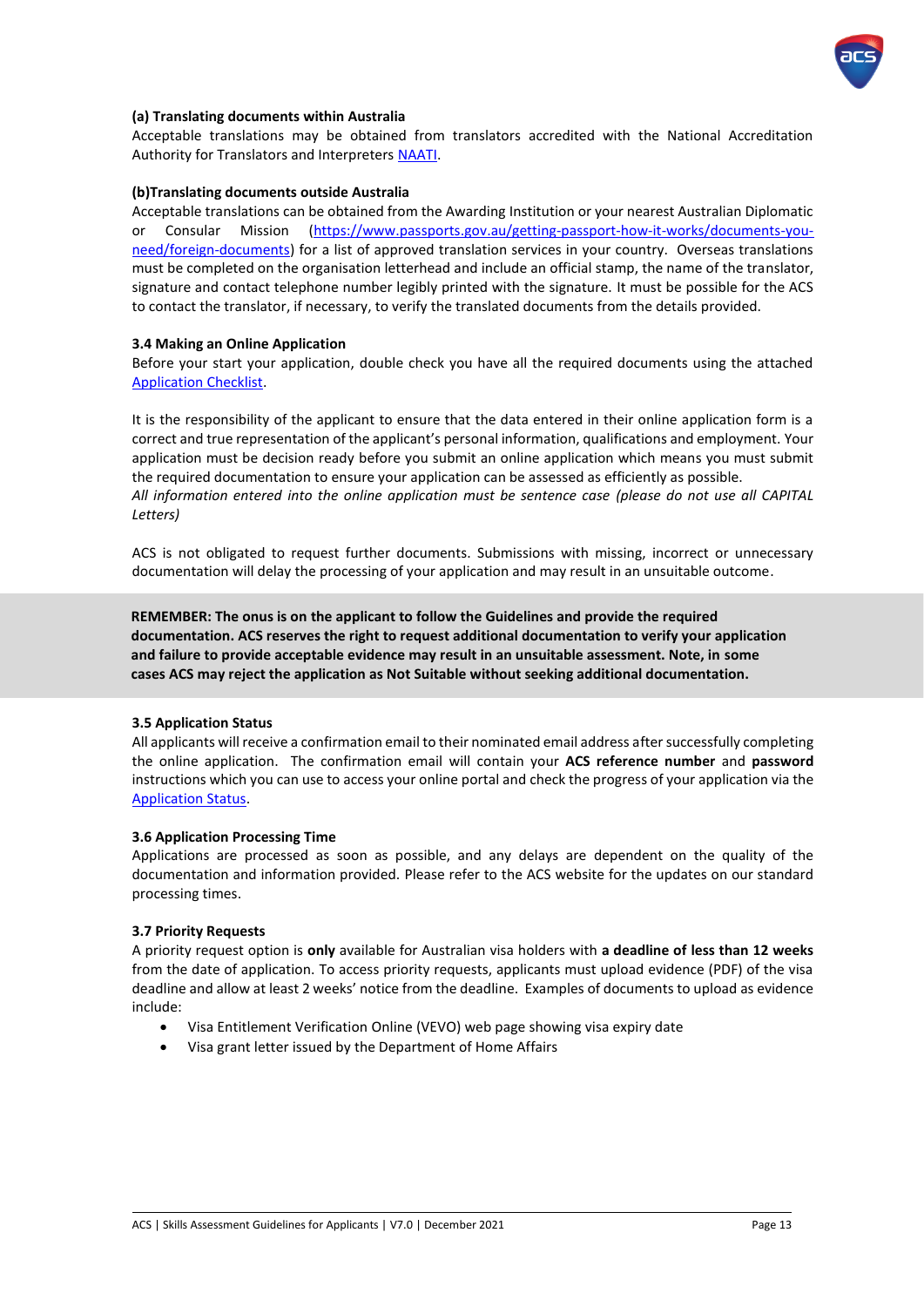

### <span id="page-14-0"></span>**4. ASSESSMENT PROCESS**

ACS Migration Skills Assessment will review your personal identification documents and then assess if your educational qualifications and/or work experience are at a professional ICT level and closely related to the nominated occupation (ANZSCO) for migration purposes.

The ACS will review your qualification(s) to determine the [Australian Qualification Framework \(AQF\)](https://www.aqf.edu.au/) comparability. The course units of your qualification are assessed to determine whether the professional ICT content is considered an ICT professional unit or not. The outcome of the Assessment will note if your qualification is a **Major**, **Minor** or if the ICT content is **Insufficient**.

An ACS Assessor will review which ICT units are considered closely related to your nominated occupation and once your qualification(s) have been assessed as outlined above, the assessor will then determine the amount of relevant work experience required to meet the suitability criteria. You can review this framework in more detail as per **[Summary of](https://www.acs.org.au/content/dam/acs/acs-skills/Summary%20of%20Criteria%20-%202017.pdf) Criteria**. Your employment episode(s) are then assessed to determine if they are considered closely related and at the appropriate skill level, to your nominated occupation.

### **Please Note: Due to the complex nature of the assessment process, ACS cannot advise if your qualification or work experience will be suitable until after a full assessment has been completed.**

#### <span id="page-14-1"></span>**4.1 Assessment Outcome**

ACS will issue your Assessment outcome in a formal letter via email in PDF format. All Successful Assessment letters are **valid for 24 months** from the date of issue and can be submitted to the [Department of Home](http://www.border.gov.au/) [Affairs](http://www.border.gov.au/) as evidence of your Skills Assessment. Any Unsuccessful Assessments will note the reasons for the outcome and information regarding the Review/Appeal Process (see Section 6) in the letter.

#### <span id="page-14-2"></span>**4.2 Renewals and Re-application**

If your initial Assessment expires, you will need to reapply using a New Application. Applicants can submit a new application through th[e Online Application Portal](https://www.acs.org.au/msa/secure/what-you-need.html) by logging into their Dashboard. Please note that when lodging a new application, any new documents must be renamed to differentiate from previously submitted documents (example: *FileName-UPDATED.pdf)*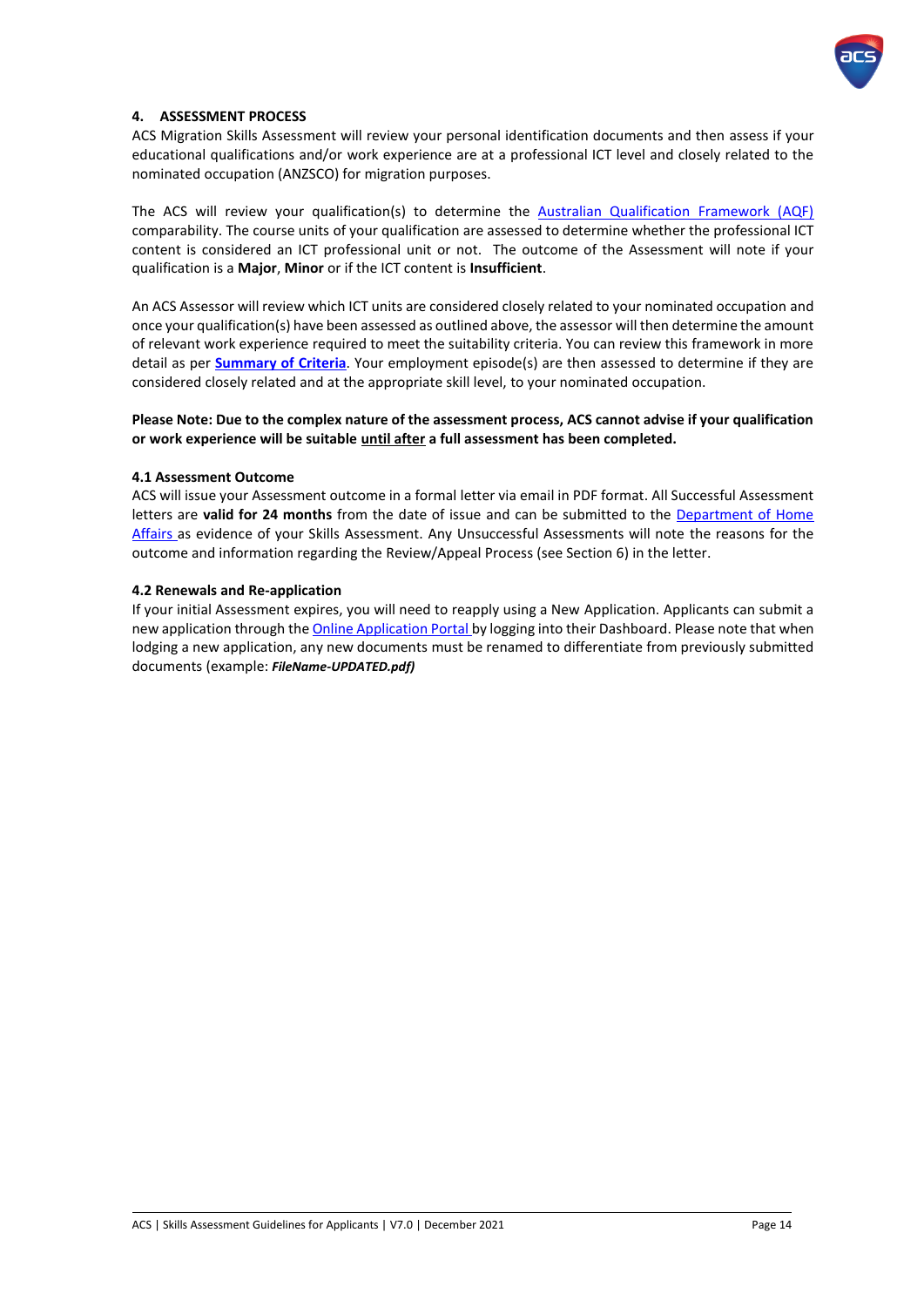

### <span id="page-15-0"></span>**5. SKILL LEVEL REQUIREMENT MET DATE**

All Successful Assessment letters will include a **Skill Level Requirement Met Date** which is determined by the outcome of the suitability criteria**.** All relevant work experience completed **after** the **Skill Level Requirement Met Date** will be considered **Skilled Employment**. Please note, the work experience required to meet the suitability criteria is **NOT** included as **Skilled Employment.**

The ACS assessment process will seek to find the earliest **Skill Level Requirement Met Date** possible for each assessment type. The **Skill Level Requirement Met Date** is dependent on the completion of **both** the relevant qualification and relevant work experience. If an applicant's work experience is completed **before** the completion date of their qualification, the **Skill Level Requirement Met Date** will be determined by the **earliest** date that **both** the relevant work experience **and** the qualification are completed. Please review Example 1 and 2 for further information.

### *Example 1 – Employment completed AFTER the qualification:*

- *Applicant completes a relevant Bachelor degree with a major in ICT on 31 Jan 2014 and has 4 years of relevant work experience from 1 Feb 2014 until 31 Jan 2018.*
- *2 years of work experience will be used to satisfy the suitability criteria and the applicants Skill Level Requirement Met Date will be 31 Jan 2016.*
- **2009 2010 2011 2012 2013 2014 2015 2016 2017 2018 2019** 3 years bachelor degree 2 years work experience 2 years skilled employment
- *All suitable work experience completed AFTER 31 Jan 2016 will be considered Skilled Employment.*

3 years bachelor completed skills level requirement met date

#### *Example 2 – Employment BEFORE the qualification:*

- *Applicant completes 2 years of relevant work experience from 31 Jan 2008 until 31 Jan 2010*
- *Applicant completes another 2 years of relevant work experience from 31 Jan 2011 until 31 Jan 2013*
- *Applicant completes a 3-year relevant Bachelor degree on 31 Jan 2016*
- *Applicant completes a final 2 years of relevant work experience from 31 Jan 2017 until 31 Jan 2019*
- *The "Skill Level Requirement Met Date" will be 31 Jan 2016 because this is the date BOTH the relevant work experience AND the relevant qualification are completed*
- *Only relevant work experience completed after 31 Jan 2016 is considered "Skilled Employment"*
- *All work experience completed before 31 Jan 2016 is NOT considered skilled employment.*



**Please Note: While the ACS is authorised to assess ICT skills assessments, the final decision in awarding points remains with the Department of Home Affairs.**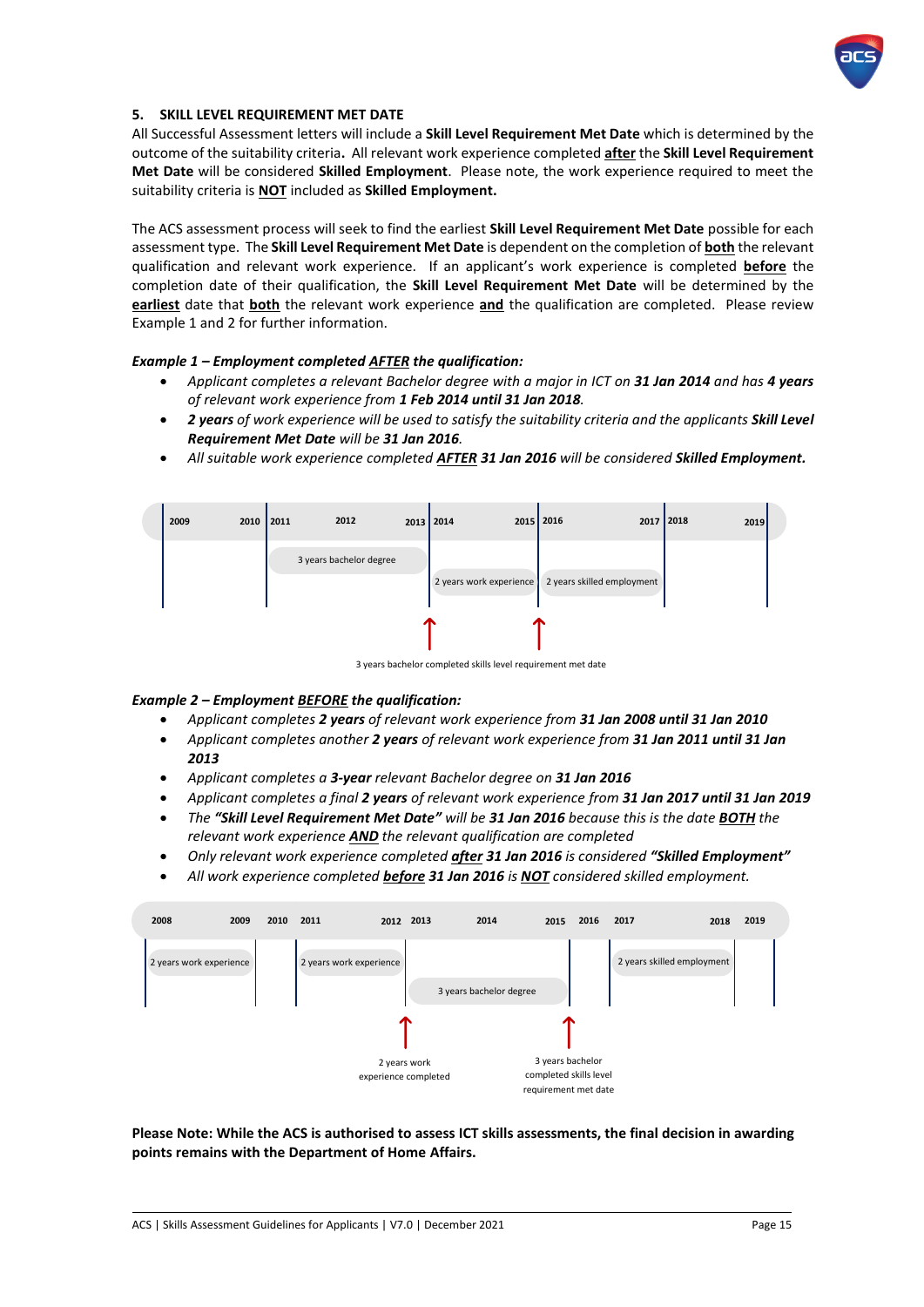

### <span id="page-16-0"></span>**6. REVIEW & APPEAL APPLICATION**

#### <span id="page-16-1"></span>**6.1 Review Application**

A Review Application is available if you wish to change your nominated occupation (ANZSCO), include additional work experience or qualifications to update your results. This review process includes a review of the original skills assessment decision to ensure that no errors have been made in the skills assessment or administration of the application.

A Review application can only be submitted **within 60** days from the date you received your skills assessment result letter and any documents submitted as part of the review application will be assessed together with previously submitted documentation.

#### **Reasons for a Review Application:**

- You wish to be assessed under a different ANZSCO Code
- You wish to submit additional documentation not included in your original application to have your results updated *– example: extra work experience or qualifications*

**Please include detailed reasons why you are submitting a review application. Please note: The review process involves the re-assessment of all your documentation by a Senior Skills Assessor who was not involved in the original assessment. The assessor will particularly focus on the comments and information you provide regarding your reasons for Review.** 

#### **Review Details:**

- A review fee is payable for all review assessments
- Please upload additional documentation to support your review application.
- When lodging a review application, please rename any new documents to differentiate from previously submitted documents. Example of name of new file *FileName-UPDATED.pdf*

To submit a Review application, please login to your skills assessment dashboard. After the 60-day period expires, a review cannot be lodged, and a new application is required to be submitted.

Applicants that are not satisfied with the outcome of the Review may apply for an Appeal.

### <span id="page-16-2"></span>**6.2 Appeal Application**

An Applicant can Appeal an Assessment Decision if they disagree with the result of their assessment outcome and/or they believe an error has been made in their skills assessment. The appeal process involves the reassessment of the original application by a Senior Assessor who was not involved in the original assessment.

### **Appeal Details:**

- An Appeal application can only be submitted within 60 days from the date you have received your skills assessment result letter. Please refer to the ACS website for the updates on our standard processing times
- Only one appeal can be made per case and the appeal outcome is final.
- An appeal fee is payable and will be refunded if your appeal is successful.
- No additional documentation can be submitted as part of an appeal.

### **Please include detailed reasons why you believe the original outcome is incorrect**.

To submit an Appeal, please login to your skills assessment dashboard. After the 60-day period expires, an appeal cannot be lodged, and a new application is required to be submitted. Please note, an Appeal Decision is final. Applicants are not eligible to apply for skills assessment against the same occupation with the same qualification and employment documentation once they have received an appeal outcome.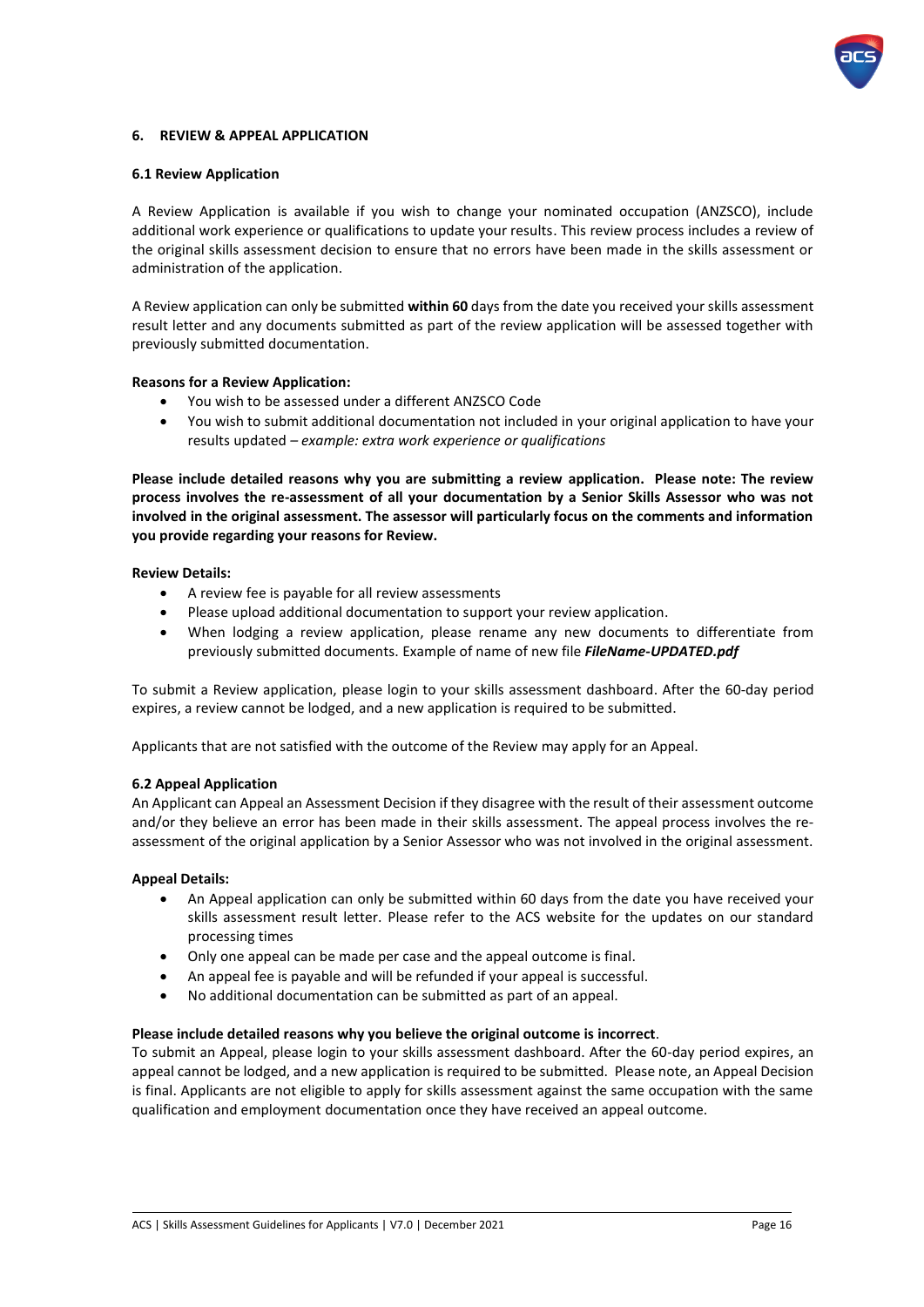

# <span id="page-17-0"></span>**7. ACRONYMS**

Acronyms and abbreviations

| <b>ACS</b>    | <b>Australian Computer Society</b>                                |
|---------------|-------------------------------------------------------------------|
| <b>ANZSCO</b> | Australian and New Zealand Standard Classification of Occupations |
| <b>AQF</b>    | <b>Australian Qualifications Framework</b>                        |
| <b>CBOK</b>   | ACS Core Body of Knowledge                                        |
| <b>CEP</b>    | <b>Country Education Profiles</b>                                 |
| <b>DOHA</b>   | Department of Home Affairs                                        |
| <b>GPA</b>    | Grade Point Average values in CEP                                 |
| ICT           | Information and Communications Technology                         |
| <b>PAS</b>    | Post Australian Study                                             |
| <b>RPL</b>    | <b>Recognition of Prior Learning</b>                              |
| TG            | Temporary Graduate 485                                            |
|               |                                                                   |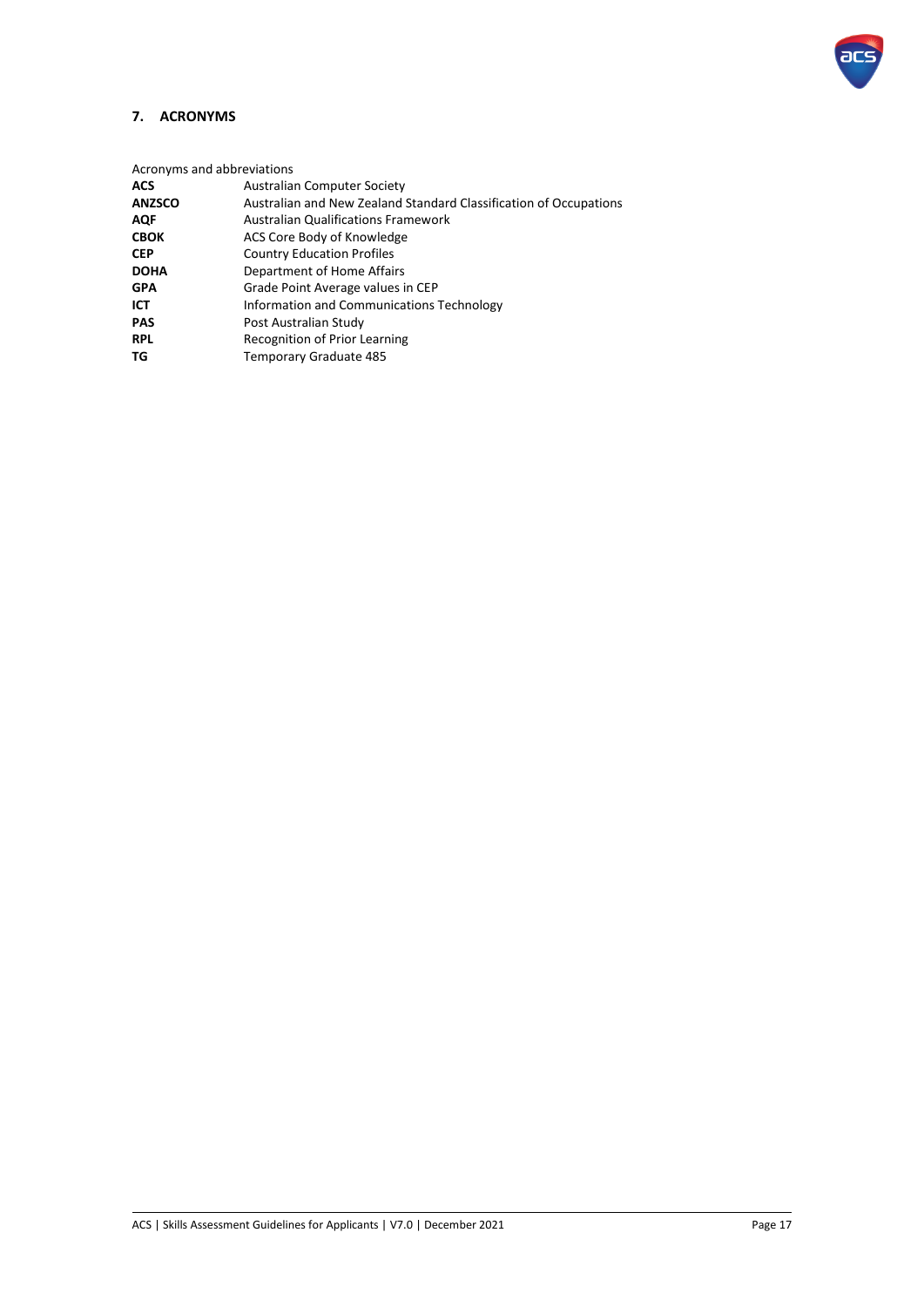

### <span id="page-18-0"></span>**8. USEFUL LINKS & RESOURCES**

#### [ACS Membership](https://www.acs.org.au/home.html)

[ANZSCO Description](http://www.abs.gov.au/ausstats/abs@.nsf/Previousproducts/1220.0Search02006?opendocument) Search Option [-](http://www.abs.gov.au/ausstats/abs@.nsf/Latestproducts/1220.0Search0First%20Edition,%20Revision%201?opendocument&tabname=Summary&prodno=1220.0&issue=First%20Edition,%20Revision%201&num=&view=) A search function on the Australian Bureau of Statistics web site to help with ANZSCO descriptions.

[Australian Qualifications Framework](http://www.aqf.edu.au/) (AQF) - information relating to policies and standards for Australian qualifications.

[Australian Bureau of Statistics](http://www.abs.gov.au/) (ABS) - comprehensive information pertaining to national Australian statistics.

[Australian Government](http://australia.gov.au/) - links to various government agencies, Australian Government employment, current Government initiatives and useful information regarding visa applications.

[Australian Education International](http://internationaleducation.gov.au/Pages/default.aspx) - information on transnational education, Scholarships and Country Educational profiles.

[CRICOS](https://cricos.education.gov.au/) - the official Australian Government website that lists all Australian education providers that offer courses to people studying in Australia on student visas and the courses offered.

[Department of Home](http://www.border.gov.au/) Affairs (DOHA ) - information on visa requirements, immigration, life in Australia and citizenship.

[Department of Industry](http://www.innovation.gov.au/pages/default.aspx) - Economic government information on industry, energy, resources, science and skills.

[Department of Education, Skills and Employment](https://www.dese.gov.au/) - The Department of Education, Skills and Employment works to ensure Australians can experience the wellbeing and economic benefits that quality education, skills and employment provide.

[Migration Agents Registration Authority](https://www.mara.gov.au/) - Australian government information regarding migration agents.

[List of Eligible Skilled Occupations](https://www.border.gov.au/Trav/Work/Work/Skills-assessment-and-assessing-authorities/skilled-occupations-lists) - list of nominated ANZSCO codes released by DOHA for permanent and temporary skilled migration.

[Seoul Accord](https://www.seoulaccord.org/) - the Seoul Accord is a multi-lateral and mutual recognition agreement among agencies responsible for accreditation or recognition of tertiary level computing and ICT related qualifications. Links are provided on the website to all accredited programs recognised under the Seoul Accord. The ACS is a member of the Seoul Accord.

[TEQSA](https://www.teqsa.gov.au/) - Australia's independent national quality assurance and regulatory agency for higher education.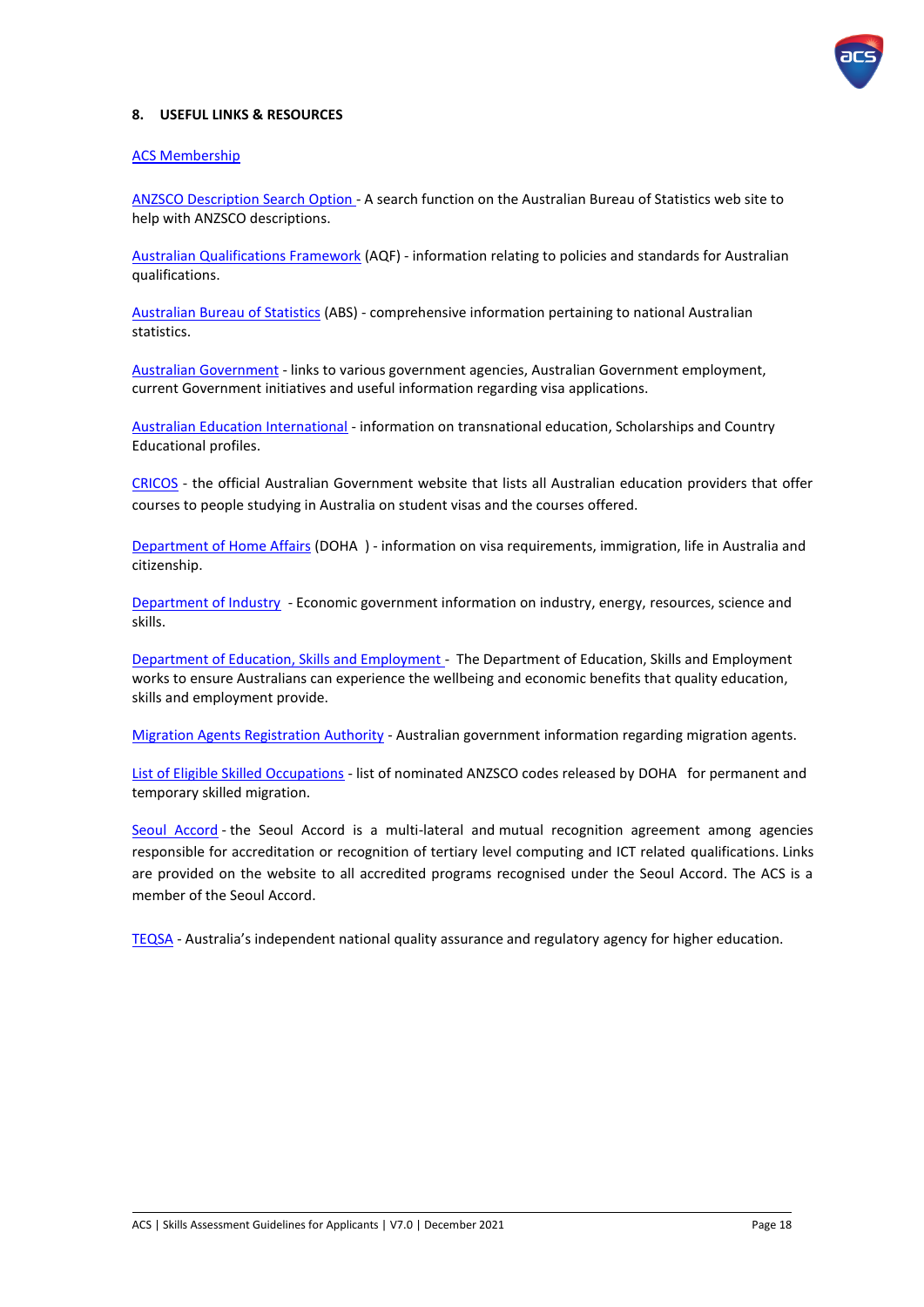

### **SKILLS ASSESSMENT GUIDELINES FOR APPLICANTS**

# **Version History**

| Date                  | <b>Document</b><br><b>Version</b> | <b>Revision History (reason for change)</b>                                                                                                                      |
|-----------------------|-----------------------------------|------------------------------------------------------------------------------------------------------------------------------------------------------------------|
| 2 April 2012          | 1.0                               | 20hr employment added                                                                                                                                            |
| 25 May 2012           | 1.1                               | Paperless process added                                                                                                                                          |
| <b>20 August 2012</b> | 1.2                               | Update of CISCO Vendor Certification                                                                                                                             |
| 16 April 2013         | 2.0                               | Update of Microsoft Vendor Certifications and new format<br>of wording                                                                                           |
| 30 Oct 2013           | 2.1                               | Update of wording and formatting for sections 1 to 11.<br>Inclusion of suitability criteria wording as per Summary of<br>Criteria documentation                  |
| 15 Jan 2014           | 3.0                               | Addition of Temporary Graduate - 485 and Post Australian<br>Study criteria. Update of wording and formatting for<br>sections 1 to 11.                            |
| 23 April 2014         | 3.1                               | Wording update for sections 4/7/9 & 10. Inclusion of<br>Employment Reference Example.                                                                            |
| 1 July 2014           | 3.2                               | Removal of Recognition Application, wording update for<br>Statutory Declaration & Affidavit section 11. Update of<br>wording and formatting for sections 6 & 10. |
| 3 September 2014      | 3.3                               | Update of wording and index format for sections $1 - 11$ .                                                                                                       |
| 18 March 2015         | 3.4                               | Update of links & Useful Link & Resources section. Update<br>of employer reference example                                                                       |
| 1 July 2015           | 4                                 | Update of Vendor Certifications list. Update of wording for<br>sections 10/11/12 & 13.                                                                           |
| 4 September 2015      | 4.1                               | Update of wording in sections 7, 10 & 11.                                                                                                                        |
| 20 March 2017         | 5                                 | Updated wording for Post Australian Study Skills<br>Assessment in the ACS Suitability Criteria section on page 3.                                                |
| 5 May 2017            | 5.1                               | Update of requirements for Post Australian Study Skills<br>Assessment in the ACS Suitability Criteria section on page 3.                                         |
|                       |                                   | Update of ANZSCO Code Information links throughout the<br>document.                                                                                              |
|                       |                                   | Update of SOL List to new List of Eligible Skilled<br>Occupations.                                                                                               |
| 26 June 2017          | 5.2                               | Update of links and minor editing for new migration skills<br>assessment website                                                                                 |
| <b>22 August 2017</b> | 5.3                               | Updated PAS & TG suitability criteria with ACS<br>Requirements for Australian Qualifications document link                                                       |